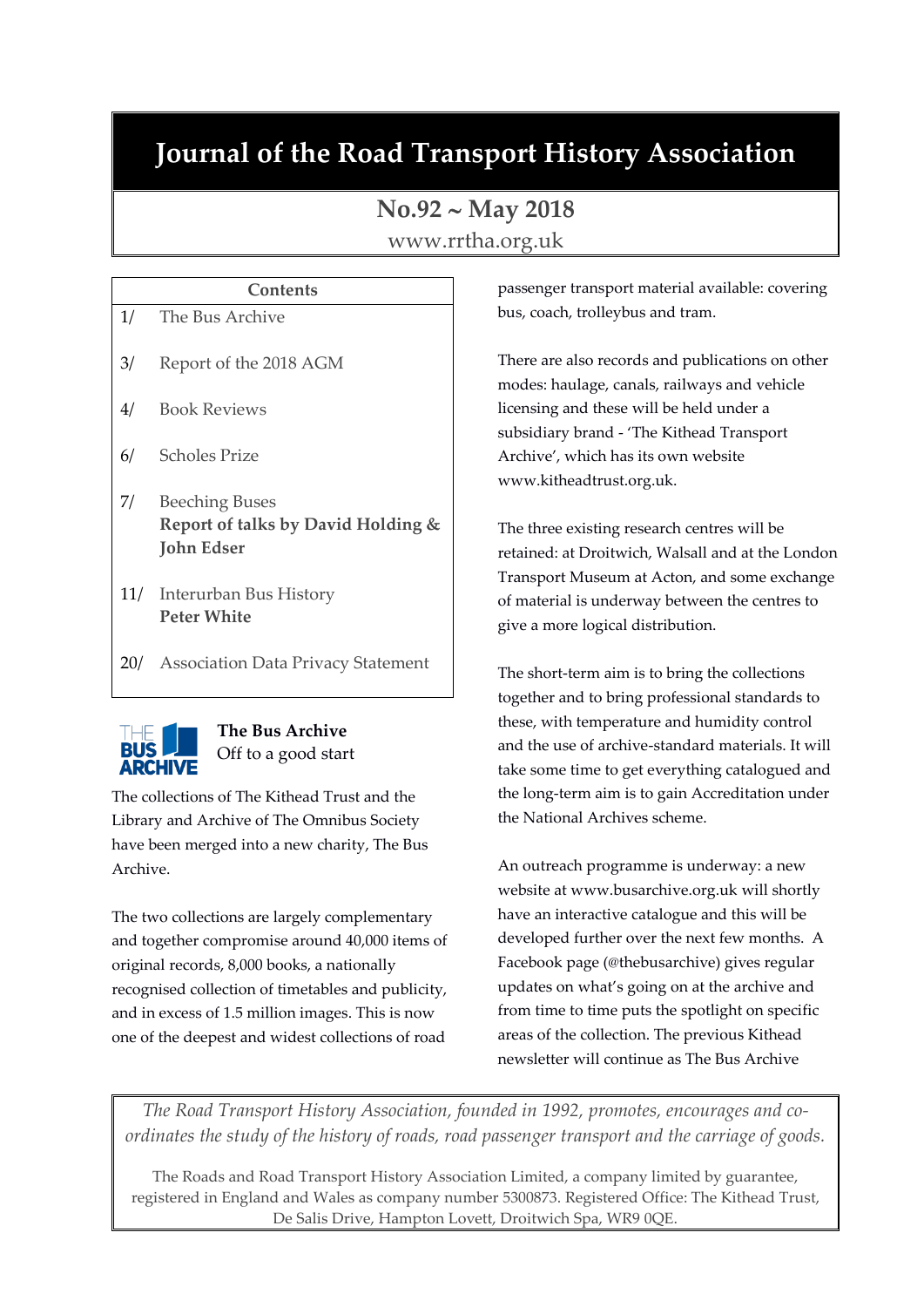Road Transport History Association Limited

*Honorary President:* Dr Robert McCloy

*Chairman:* Roderic Ashley **[roderic.ashley@gmail.com](mailto:roderic.ashley@gmail.com)**

*Journal Editor:* Peter White 13 Lingwood Gardens, Isleworth, TW7 5LY **[whitep1@westminster.ac.uk](mailto:whitep1@westminster.ac.uk)**

*Secretary:* Philip Kirk The Kithead Trust, De Salis Drive, Hampton Lovett, Droitwich Spa, WR9 0QE **[philip@kitheadtrust.org.uk](mailto:philip@kitheadtrust.org.uk)**

*Membership Secretary:* Annette Gravell 49 Heol Goffa, Llanelli, Carmarthenshire, SA15 3LT **[amgrav@tiscali.co.uk](mailto:amgrav@tiscali.co.uk)**

*Events Organiser:* John Ashley 6 Cefn Glas, Tycoch, Swansea, SA2 9GW **[john@globespinner.net](mailto:john@globespinner.net)**

*Promotions Officer:* Amy Graham **[213bus@gmail.com](mailto:213bus@gmail.com)**

ISSN: 2044-7442

The Editor is always interested in hearing from members and non-members who would like to write an original piece about transport history and/or research for inclusion in this journal or online.

News and there is a sign-up facility on both websites.

A partnership with Classic Bus magazine is underway, and there will be regular features in the magazine. Ray Stenning, the well-known designer (and editor of Classic Bus) is doing all Bus Archive design work on a *pro bono* basis. There is a heavy reliance on volunteers to carry out the important work, but there is also a need for funding. There is already interest from the industry and the first corporate partner – Transdev – has been announced. Individuals can also help through the Friends scheme, with regular or one-off donations. Again, details are on the website.

The archive is always looking for additional material to fill gaps or to extend the collections, whether of original records or published material. The Kithead Trust has long had a connection with the RTHA and this will continue under The Bus Archive.



emory of the bus indust

*Above*: An example from the Bus Archive website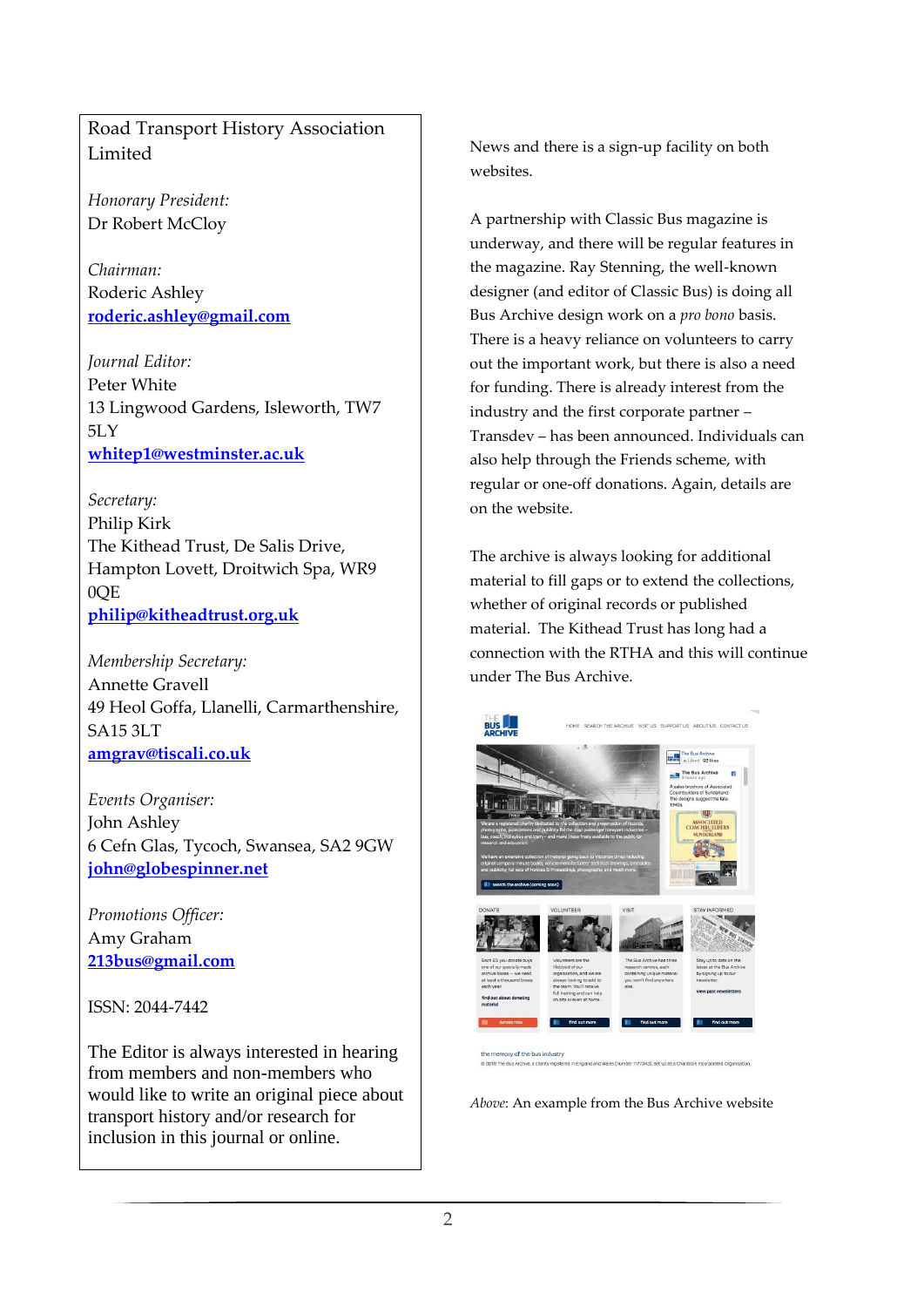#### **Report of the 2018 AGM**

The AGM was held at the Coventry Transport Museum on 28 April, immediately before our Spring Business Meeting. 19 members attended. The following points are extracted from the draft minutes and should be treated as such.

The company made a small surplus for the year, of £94.76. There was a higher than anticipated charge for the Spring Business Meeting as this was held at a hotel rather than the museum, and the costs are approximately £300 more for this. There was a 'catch up' on fees for the website of £430. There was a downturn in income from sales of the Companion which has now dwindled to very small numbers (see below).

The Association bank account had been the subject of fraudulent activity to the extent that £600 had been extracted. This was completely the fault of HSBC, which had accepted fraudulent standing order mandates, signed by individuals with no connection to the company, and did not challenge these nor did they check with any company officers. In view of this, and generally very poor customer service, the directors have agreed to the opening of a fresh bank account, with CAF Bank which is running much more smoothly. A further result of problems with the previous bank account was that we were unable to track direct payments into the account with the result that some non-payers may have been missed. Membership numbers fell by some 16 to 74. Work is underway to track these previous members and to invite them to rejoin.

It was noted with considerable regret that the Autumn 2017 Business Meeting had to be cancelled due to lack of bookings; it was felt to be an embarrassment to bring in external speakers for only a handful of delegates. It was agreed that members should consider themselves giving papers or to invite an external speaker.

Sales of the Passenger Companion have now slowed to very small numbers, with more than 250 copies still in stock. It was agreed to dispose of the stock through a discounted channel.

The website has between 30 and 50 hits per day. The Journal editor reported that four issues had been published in the year, but that content is highly dependent on a small number of contributors and encouraged all members to consider submitting articles.

John Ashley and Mike Phillips were re-elected as directors. Profound thanks were offered to the University of Wales Trinity St David for their considerable support to the Association.

If any members would like a copy of the accounts, please contact the treasurer at philip.kirk@busarchive.org.uk or at the usual postal address.

Following the AGM, talks were given by John Edser, David Holding, Roger de Boer, John Ashley and Peter White. The last appears as a paper in this issue, along with a report of the talks by John Edser and David Holding. Reports of presentations by Roger de Boer and John Ashley will appear in the August issue.

----------------------------------------------------- Viewpoints and opinions expressed by contributors to this Journal should be seen as personal, and do not necessarily reflect the views of the Association

------------------------------------------------------------

#### **Format of this issue**

Following discussion at the AGM about readability of the Journal text, this issue is set in 10 pt (rather than 9 pt) font, without justification on the right-hand edge of each column. Readers' views on these changes will be welcome.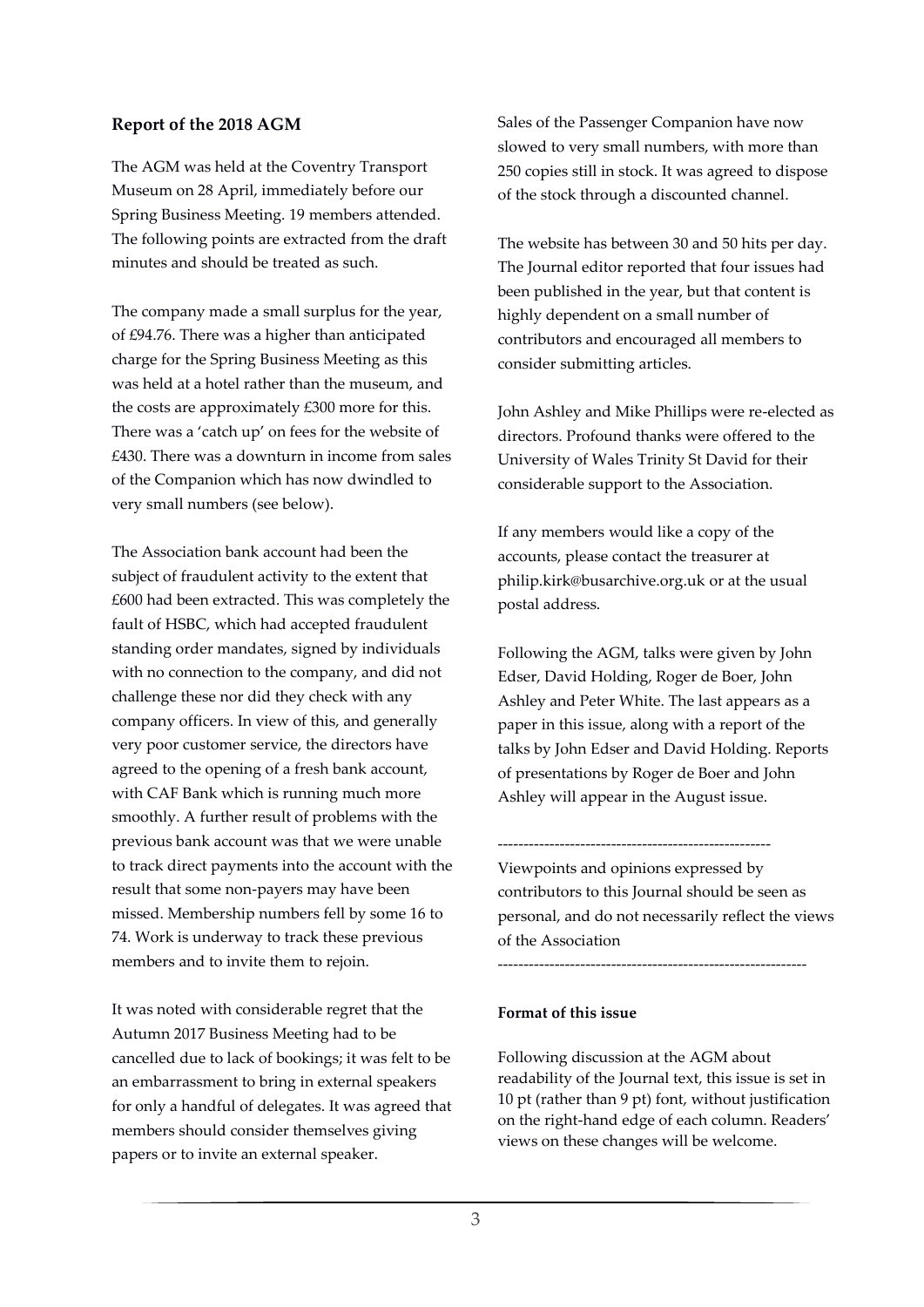#### **Book reviews**

#### **Smith's Coaches of Reading 1922 to 1979.**

Paul Lacey. 288pp, card covers, ISBN 978-0- 9567832-3-3. Published by the author at 17 Sparrow Close, Woosehill, Wokingham, Berks RG41 3HT. Price £30 by cheque payable to the author (available at this price post-free to RTHA members)

This remarkably comprehensive book describes the story of Reading's major coach operator from its establishment to merger with another company in 1979. The dominant figure is that Alf Smith, founder of the company, and for many years its chairman, until his death in 1977. The early days of the company were mainly associated with excursions, private hire and operation of express services from Reading to coastal destinations such as Southsea, built up to daily operation through the summer for some routes. Contract work played little role until the war, when military establishments generated demand in the Reading area, followed by substantial contracts for the Atomic Weapons, and Atomic Energy, research establishments in the area. Factory and school contracts also expanded.

A year-by-year chronology is complemented by a fleet list, and a section reviewing the history of other coach operators in the Reading area up to 1939, a number of which were acquired by Smiths. The greater part of the text within each year is devoted to developments in the fleet, comprehensively illustrated. A mixture of new and second-hand vehicles (often of quite recent vintage) provided the coach fleet, whilst post-war contract operations involved substantial doubledecker provision, through purchase of older vehicles from larger fleets. The firm clearly had considerable engineering expertise in rebuilding vehicles as well as routine maintenance. Very comprehensive illustrations are provided, with

many later ones in colour, and some earlier ones colourised to show the firm's distinctive orange and blue livery.



*Above*: A number of Italian-built Lancias were operated in the early years of the firm. Shown here is one example, with coachwork by London Lorries, outside the company's premises at 20/22 Mill Lane, Reading, prior to the trees and shrubbery being replaced by a pull-in for coaches (Paul Lacey collection)

However, quite apart from the fleet details, this book also provides a comprehensive history of the owning family and others who worked for the firm, in the style of the author's earlier publications on independent operators in the region. Alf Smith and his wife served as Labour members on Reading Borough Council and he later held the role of Mayor on two occasions. Staff recollections describe operating methods and notable characters who worked for the firm. The patterns of excursion and express operation clearly reflect leisure activities in an age prior to mass car ownership, even the short-distance excursions in earlier years taking townspeople to places they had not seen before.

A noteworthy feature is the restrictive nature of the licensing system under the Road Traffic Act of 1930, in which even minor changes to excursion and express services (such as additional pick-up points) often took considerable time and effort to obtain. Established operators defended their local 'territory', a particularly striking example being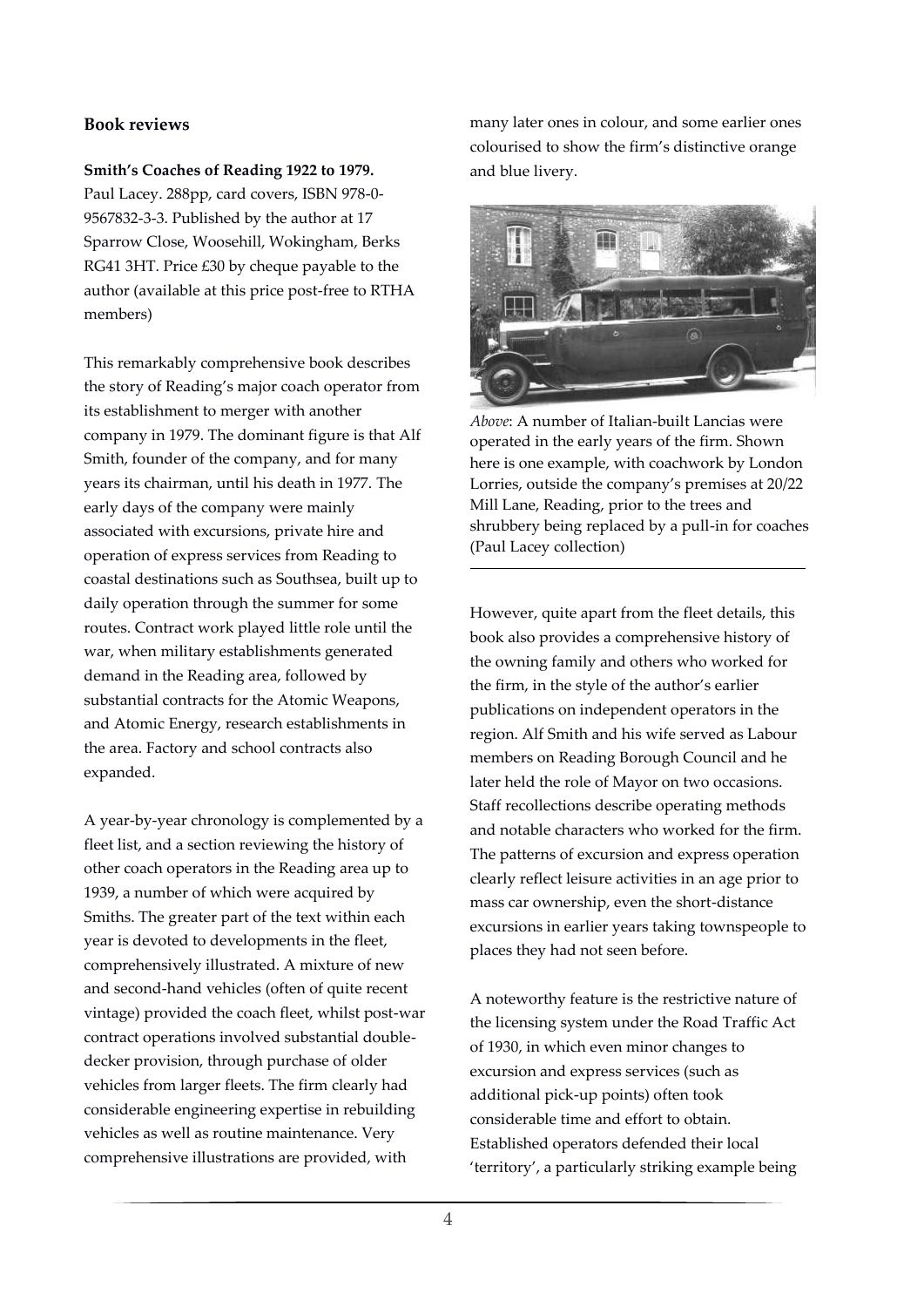access to Hayling Island, initially limited to lightweight vehicles, so that for many years the express service from Reading could not run through, passengers being required to use local Southdown services for the last leg of their journey. Even when a bridge capable of handling full-size vehicles was completed, a lengthy process was involved in securing through services.



*Above*: Among the many second-hand acquisitions operated by Smiths was this 1937 Bedford WTB with a Duple 26-seater body, DTT484, acquired in 1945 and in the fleet until 1951 (Paul Lacey collection)

Unlike many independents, the firm built a sizeable depot, completed in 1950, and over 100 vehicles were operated at the maximum extent of activity. Inevitably, some decline set in from the late 1950s, as holiday patterns changed, and car ownership grew, but new excursion and tour destinations were also sought out.

One aspect that could have augmented the story would be some indication of overall turnover and profitability of the limited company, especially as circumstances changed from the 1950s onward, but this would of course have depended on company records still being available. Apart from a few minor oddities, the text is generally very clear, and the book represents excellent value for the price asked.

**Peter White**

**Midland Red in Leicester: the early years.**

Andrew Bartlett and Mike Greenwood. A4, card covers, extensively illustrated, 38pp. ISBN 978 1 9998209 0 9. Mike Greenwood Publishing, 11 Elliott Drive, Leicester Forest East, Leicester LE3 3FA. £12.95 including postage and packing, by cheque payable to Mike Greenwood

This publication marked several anniversaries in 2017, including opening of successive garages in the city, up to the Arriva brand name from 1997. Midland Red operations were first established in 1920, running from adjoining towns, followed by the first depot in the city itself from 1922. As the scale of operations grew, more than one depot was needed, but subsequently operations have been focussed on Wigston, opened in 1957. A detailed chronology of service development shows the very rapid growth during the 1920s, and also the large number of independents in the area at that time, followed by subsequent consolidation under BET-owned Midland Red. Later developments covered include the rapid expansion of minibuses from the mid-1980s, requiring reopening of the previously-closed Sandacre depot for some years. In addition to a wide range of photographs, striking illustrations are provided from early timetables, maps, depot plans and route-by-route guides which the company produced to stimulate travel.

#### **Peter White**

**Poster Girls. A Century of Art & Design Text**. David Bowles, design by Sau-Fun Ma. London Transport Museum ISBN 978-1-871829-28-0. £25. 176pp, coloured illustrations.

This is a beautifully produced and fascinating book, which accompanies an excellent exhibition at the London Transport Museum. As its summary description indicates, it "celebrates more than a century of outstanding poster art for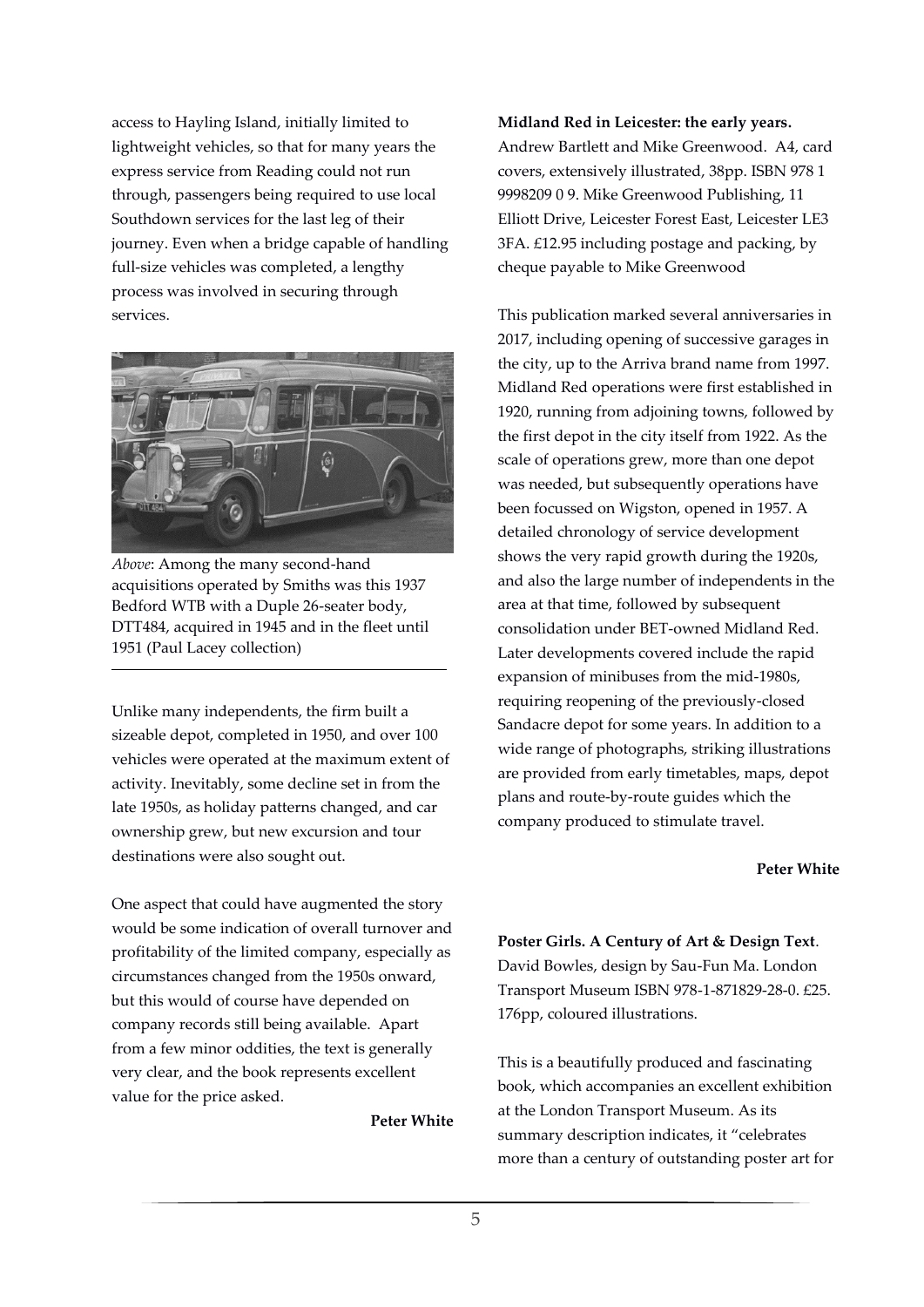the capital by women designers, illustrators and fine artists", with colour illustrations from the LTM archives. The Underground tends to dominate, but LCC Tramways, buses and coaches will be found, sometimes in combination, for example Wimbledon Tennis by Underground to Southfields station "thence by special buses to the Ground". Your reviewer recommends both the exhibition and its companion volume wholeheartedly. The exhibition continues until January 2019.

**Richard Storey**

#### **John Scholes Prize Competition 2018**

The John Scholes Prize Competition for 2018 is open, with a deadline for submissions of 31 July 2018.

The prize, which carries a cash recognition (275 Euros) and now an additional £150 of vouchers to spend with SAGE, is awarded annually to the writer of a publishable paper based on original research into any aspect of the history of transport and mobility. The prize is intended to recognise budding transport historians. It may be awarded to the writer of one outstanding article, or be divided between two or more entrants. Typically, the prize is awarded for research completed as part of a PhD.

Publication in the *Journal of Transport History* will be at the discretion of the Editor and subject to the normal refereeing process.

The prize is named in memory of John Scholes, the first Curator of Historical Relics at the British Transport Commission. The prize is funded by the Transport History Research Trust and SAGE, publishers of the *Journal of Transport History*. The prize is administered by the International Association for the History of Transport, Traffic

and Mobility (T2M – www.t2m.org). Entry is limited to researchers who, at the time of submission, are not yet in or have just commenced a permanent / tenured academic (or equivalent) position, and who are just starting to publish research.

Essays (in English, double-spaced) should not exceed 8,000 words (including footnotes). Sources must be documented fully. Entries must be submitted electronically, to arrive no later than Tuesday 31 July 2018.

They must not bear any reference to the author or institutional affiliation. Senior scholars will judge entries against criteria of originality, thoroughness and excellence of argument, source use, composition and illustration. The process is 'double-blind'. The judges will not enter into correspondence.

A cover letter and a one-page CV must demonstrate eligibility for the prize. Entries for the prize should be sent to the *JTH* Editor at jth.editor@gmail.com. The subject line of the message must read 'John Scholes Prize entry 2018'. In the body of the message please indicate how you found out about the prize.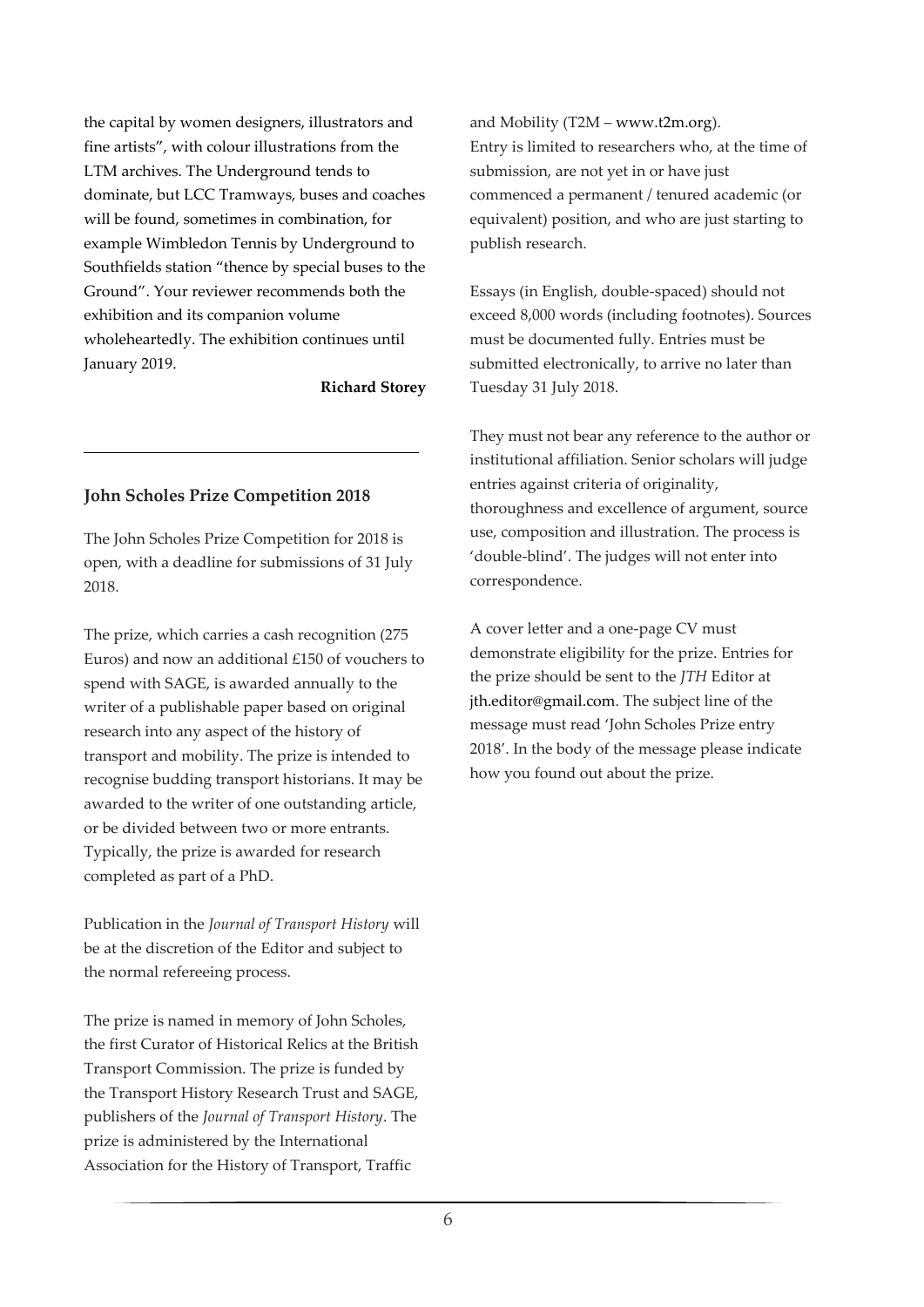#### **'Beeching buses'**

Talks by David Holding & John Edser

*The theme of the 'Beeching' era rail closures of the 1960s into the early 1970s, and the extent of bus replacements for them, linked three of the presentations at the meeting in Coventry on 28 April. John Edser's presentation discussed some of the general issues, and David Holding identified two specific case studies. The paper by Peter White on historical aspects of the recent 'Greengauge21' interurban bus report also relates to this theme.* 

John's talk began by recalling his role within BRB from June 1963, when he was transferred from the Trains Supervision Office, Southern Region, Woking to the Central Planning Unit in BRB HQ at 222 Marylebone Road, London, often known as 'The Kremlin'. He became the junior in a threeman team responsible for administering the closure processes involved in Dr Beeching's ground-breaking report on BR published the previous March. This meant keeping a record of all the various stages of the passenger service and freight station closures that followed.

#### **Replacement bus services**

Many of the passenger closures involved replacement bus services. These were recommended by the Regional Consultative Committees which ran the various public meetings that were held after the closure proposals had been published. Their proposals for replacement bus services might, or might not, be accepted by the then Ministry of Transport. The BRB had no influence on the bus services that was the Ministry's decision.

In many cases, they were sensible. They either used existing services that paralleled the rail branches and had already taken the vast majority of the passengers, or were given sensible routes to serve those areas that had lost any form of public transport.

However, there were some problems that puzzled those in John's team. They were the ones that left the obvious main routes and centres of population and called at the old station sites that were surrounded by green fields ('xxx road', 'a for b' etc.). The journey times were so extended that it was obvious that no-one was going to use them, and they were the first services bus companies applied to withdraw, with a very high degree of success. John's team could not prove it, but suspected 'political' rather than 'public good' influences prevailed, as the routes would obviously fail, and cost to the taxpayer would come down.

#### **Cases of station retention**

To illustrate the other side, where the Consultative Committees recommended that individual stations be retained, the Ministry usually accepted this. An example is Ulleskelf, just south of York on the Leeds, and Sheffield via Pontefract, lines. The majority of the limited use travelled to and from York but, being just south of the River Wharfe, the road system was, and is, geared to going south or east-west. The Wharfe floods regularly – as it did in 2015-16 - and covers the whole area, apart from the railway. As a result, Ulleskelf is still open with five direct services to and from York, one to and two from Leeds, one to/from Hull, and two to/from Sheffield. From recent observations, the car park is well used.

At the other end of the country, the Plymouth – Bere Alston – Callington branch was retained as far as Gunnislake. The station at Callington was at least a mile from the town, but because of the Tamar and other river valleys, the access from Gunnislake and Calstock was circuitous, over very congested roads via Tavistock, and there were employees of the naval dockyards who lived there. Today's train service is roughly every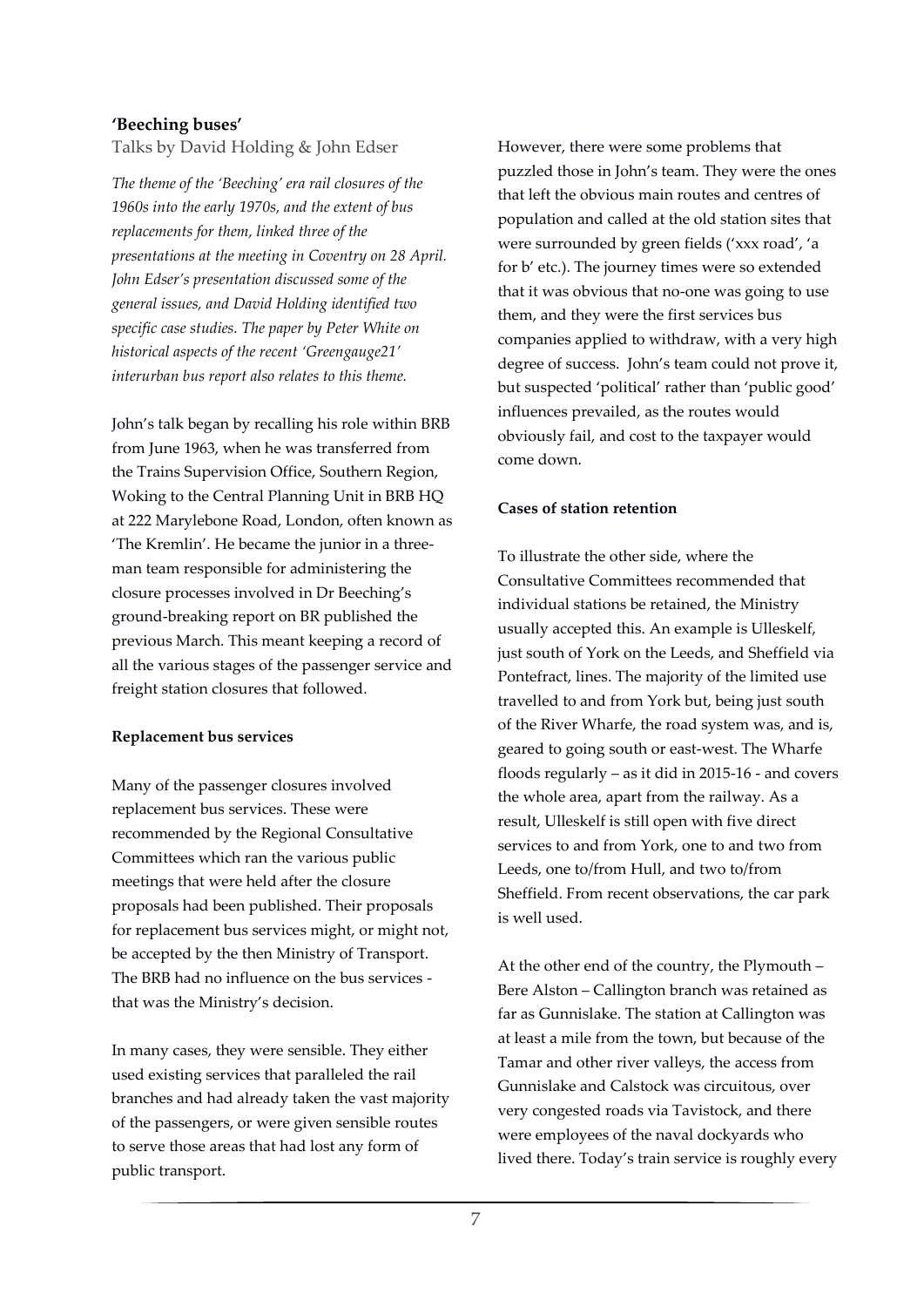two hours, but the first train is at 0551, calling at Dockyard at 0629 and arriving at Plymouth at 0636, with the following train at 0731. In the afternoon peak there are trains at 1637 and 1823. There are plans to increase the service.

#### **Carmarthen to Aberystwyth**

David's first case study was the Carmarthen – Aberystwyth route, a lengthy rail line of 65 miles passing through two of then counties in Wales. Its alignment was somewhat indirect, notably in the sharp westward turn at Strata Florida. Proposed closure of the line would sever links between Aberystwyth and South Wales, except for a detour via Shrewsbury, in England. Proposed buses included new and extended journeys over existing routes, but length of the journey also dictated a new limited stop service over whole length. The convention was to award rail-replacement bus services to local territorial operators, usually from the Tilling or BET groups: here northern half (Aberystwyth – Lampeter) was in Crosville territory, but the operator over the southern half was an independent, Davies Bros.

Services would be timed to meet particular trains, and a Crosville would run south from Aberystwyth to Carmarthen about 0830, arriving at 1100 and not returning until about 1900. In between a Davies vehicle would run Carmarthen – Aberystwyth and back, leaving at 1200 and arriving Aberystwyth at 1430, then returning at 1530. Hence, it would have been perfectly possible for Crosville to cover the whole service.

The two counties covering the route at that time (Carmarthenshire and Cardigan - now unitaries, and the latter known as Ceredigion) of course objected, and one despatched its Chief Constable in a car with orders to drive over the route to the proposed timetable with the view to securing police objection on grounds that it would be

necessary to drive dangerously fast. If this objection were upheld and a licence refused, buses couldn't run, and line couldn't close.

The road service licence was granted. In practice nature intervened and a bridge north of Tregaron was swept away by flood in December 1964, necessitating an emergency bus service from Aberystwyth to Strata Florida. The whole line closed in February 1965 and the bus service operated safely. The police had allowed five minutes for fare collection at each stop, but because of very few passengers this high figure was unnecessary.

As a postscript he noted that the local manager of the then United Welsh company (a THC subsidiary, subsequently absorbed into South Wales Transport) needed a bus in the Carmarthen area for an afternoon school working. He found that Crosville (a fellow THC company) had a bus in Carmarthen for 8 hours (i.e. the rail replacement service), which he asked to use, but this was refused. The effects of drivers' hours rules may have been a factor. It was more likely that Crosville was being paid so much for rail replacement work that it was not interested. It was said at the time that Crosville's Mid-Wales depots were the most profitable because of rail replacement work.

Although taking place over fifty years ago, closure has remained controversial and in 2015 the Welsh Assembly Government commissioned a scoping study for re-opening. However, over the fifty years many bridges have been demolished, and land sold. The A40 runs over the trackbed at Carmarthen end, and a housing estate does so in Aberystwyth. Despite very high capital costs of about £700m, and the need for an operating subsidy, political interest continues, with a study of revenue and service options being considered.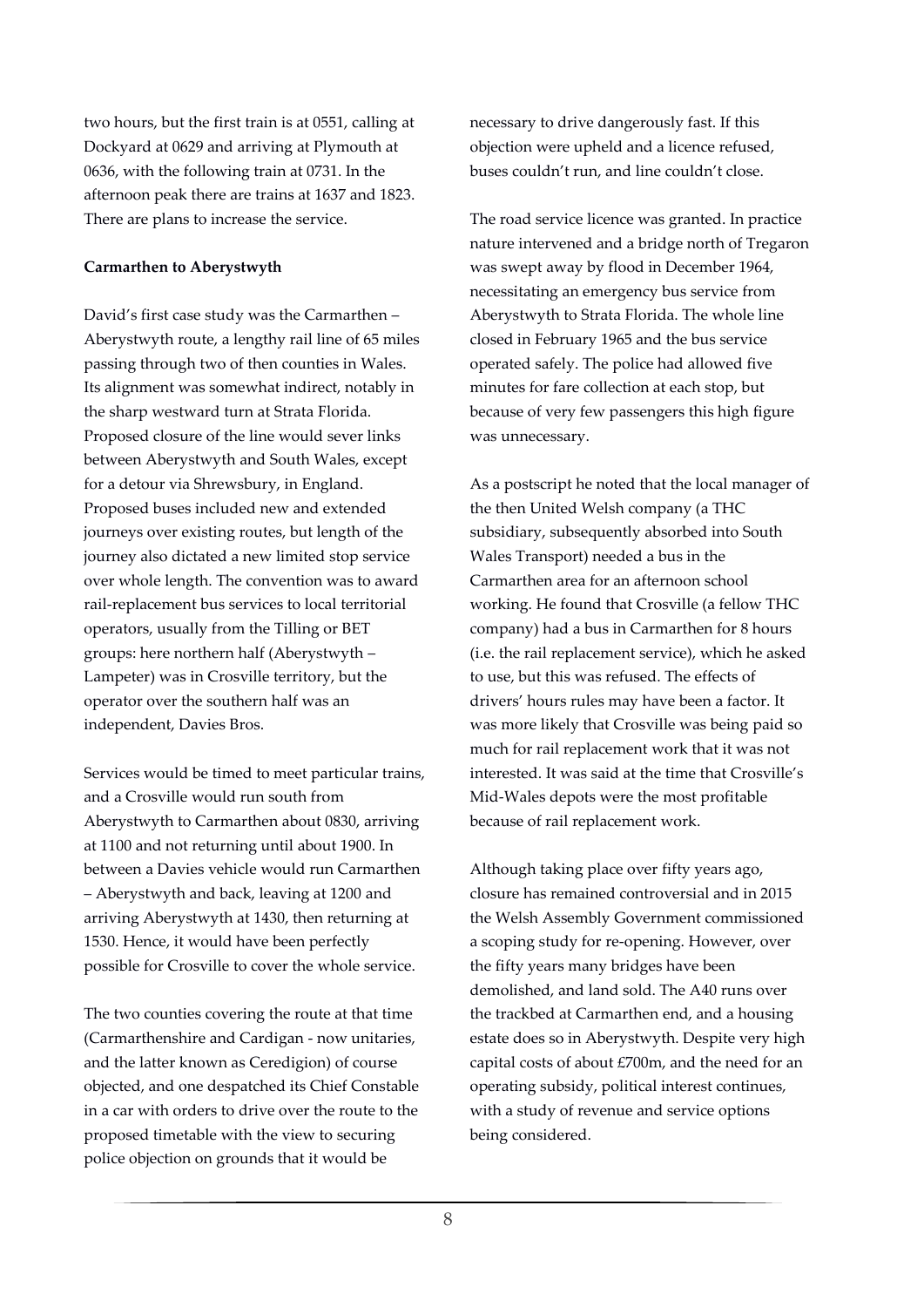#### **Stopping services north of Newcastle**

David's second case study was local stopping services on the East Coast main line (ECML) north of Newcastle. Strictly speaking, this is post-Beeching, but illustrates similar issues. Not all Beeching closures involved entire lines. In many cases stopping services and stations closed on lines that continued to exist for long-distance traffic. In this case, the Beeching-era closure was not total, as some stations had remained open while others closed. This had left a messy and sporadic local service between Newcastle and Berwick serving the remaining stations.

In late 1970s, BR was planning introduction of HST 125 sets over the ECML. It was decided these local trains would get in way of the much faster new trains. BR approached Northumberland County Council with a proposition. Cramlington was being developed as a 'New Town' by the County, with its station still open but a poor service. BR's proposal was to concentrate the resources being used for the existing service (i.e. one diesel multiple unit, DMU) to run hourly service between Newcastle and Morpeth, and close local stations to the north.

For stations north of Morpeth, United Automobile Services had an hourly service 418 serving all communities as far as Alnmouth. It was suggested rail passengers could either travel through to Newcastle on this, or transfer from the 418 at Morpeth to the new rail service, the station being close to the road south from the town. It was claimed that the rail timetable could be made to fit buses.

The Council held a 'consultation event' – not a formal closure process as such – where public views were invited. There was opposition, but this also provided an example of the public perception of realities. Most of the 418 service ran

from United's Morpeth depot, where driver changeovers took place. Users observed that everything was fine to Morpeth bus station, where the driver was due to be relieved. The resulting delay arose from (1) Cash-up, (2) disappearing into the canteen, (3) 10 minutes later a new driver appearing, who sorts out their cash (4) adjusts driving position (5) and collects Morpeth fares. The rail station was one mile south of town centre, whereby the train connection would be missed\*.

It was clear to the County and BR that there was opposition to the station closure. BR then discovered (a) that the DMU set running the local service was stabled overnight in Berwick, so there was no problem in running a stopping journey south in the morning and back at night. (b) In addition to ECML HSTs, "Cross-country" trains, then loco-hauled, e.g. Edinburgh – Plymouth, would continue twice daily and could stop at Alnmouth and Morpeth. This was accepted and has continued since

This left Chathill, an isolated station north of Alnmouth, with about five houses. County Councillors took a keen interest and pointed out that north of Chathill is Belford, a small town whose station closed under Beeching but where buildings were still in place. Councillors were prepared to accept closure of Chathill if Belford was re-opened.

However, rail management found this was not possible because Chathill had historically been the junction for the 'North Sunderland Railway' line serving Seahouses. The government department's view was that if the branch line closed, passengers would continue to make way to junction, then travel by whatever means to end of branch, therefore the junction station could not close. However, the branch line had closed in the 1951. Certainly, there was no connecting bus to Seahouses by the 1970s, and no buses to Chathill.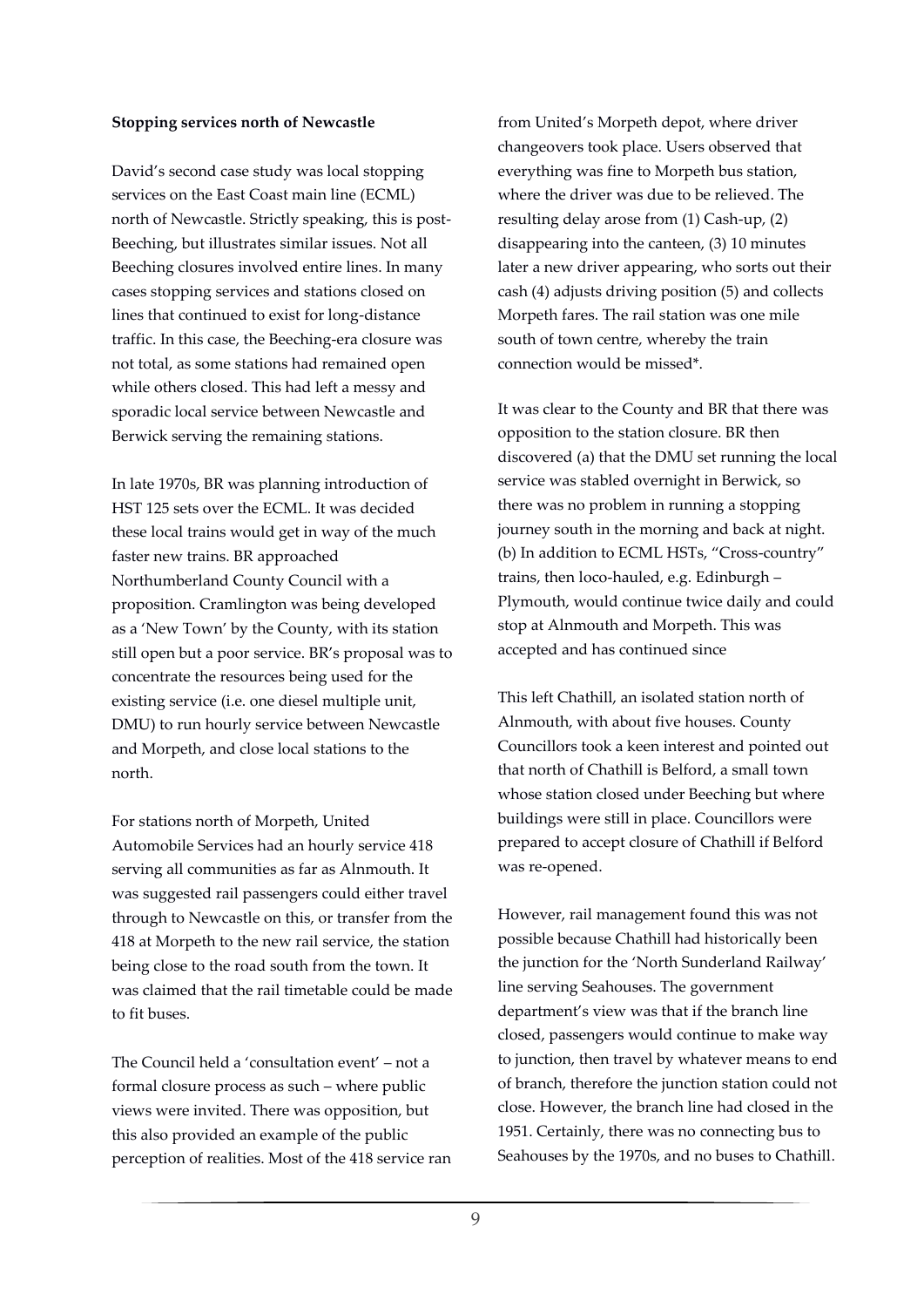

*Above*: United Automobile Services Bristol/ECW single-decker 531LHN on service 418 in December 1968 (Philip Battersby)

Currently, Alnmouth and Morpeth have better service than ever, with greater numbers of Cross-Country and ECML trains stopping at both. The local service continues hourly to Morpeth; DMU set no longer stabled at Berwick, so return trip is made from Newcastle to Chathill (now a terminus!) twice daily. Belford is still closed – indeed, the station buildings were demolished to allow straightening of ECML.

\*Editor's note – One of the earlier pieces of research work in public transport in which I was involved at the Polytechnic of Central London was a study of interurban public transport, including a case study of bus services between Morpeth and Newcastle. At the time (1974) there was a combined 15-minute headway provided by United services between the two points, which had traditionally followed the old A1 road

through the village of Wideopen taking 40 minutes. However, one journey per hour on the 505 through service from Berwick was routed along the A1 by-pass, taking only 30 minutes. A user survey showed a marked preference for the hourly fast journey in the southbound direction. Subsequently, all other bus services, including the now Arriva-run 418, have followed the direct route. This would make the case for an interchange to rail at Morpeth even weaker than before.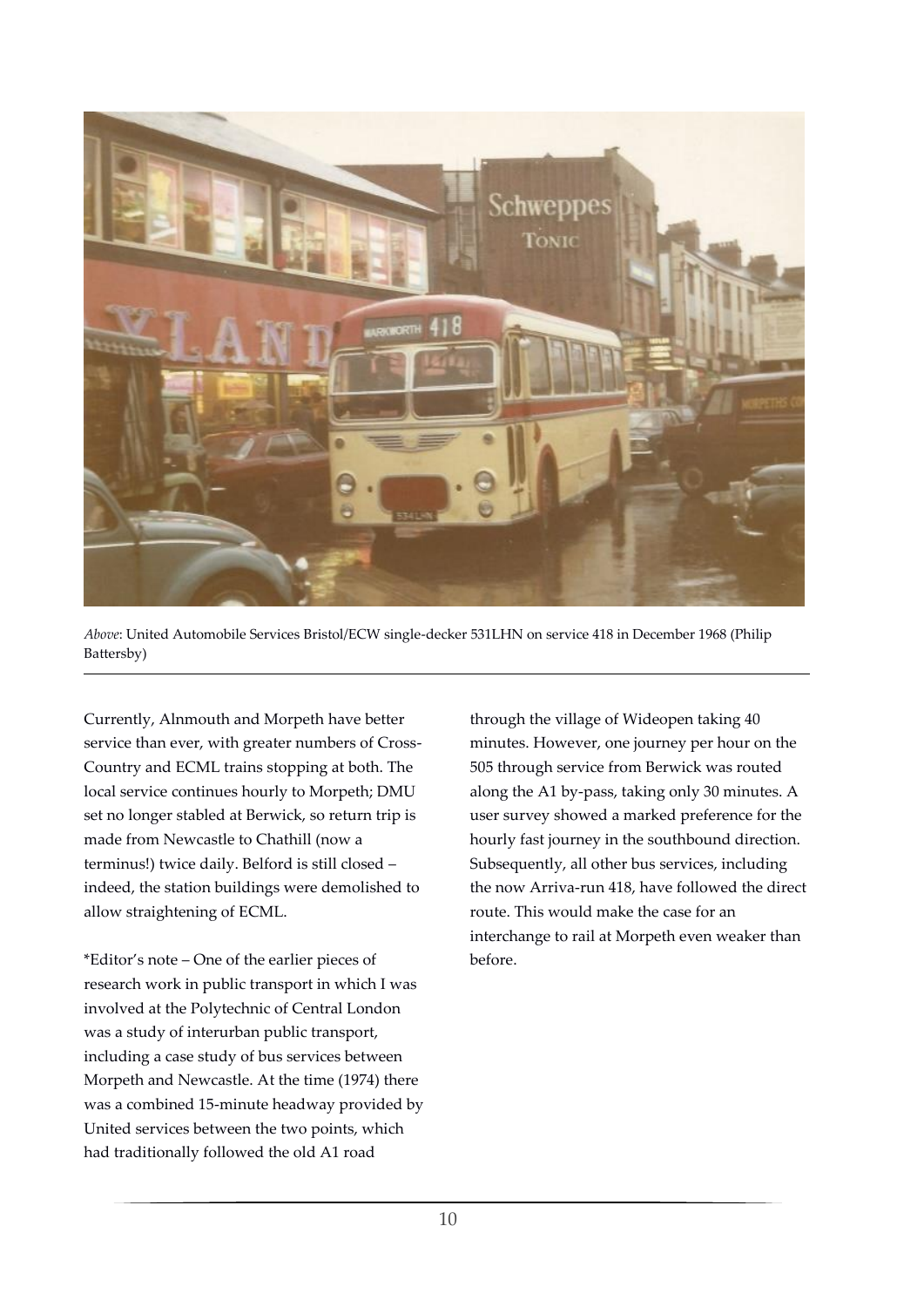## **Historical development of interurban bus services**

#### Peter White

This paper is based on one aspect of the report 'Interurban Bus: Time to raise the profile', published by Greengauge21 in March, and freely available at its website www.greengauge21.net. The writer is one of three co-authors, together with Jim Steer, Founder Director of the SDG transport consultancy, and Dylan Luke, who now works for the Department for Transport. A presentation made at the Association meeting on 28 April summarised both these historical aspects, and also the case studies of more recent developments such as the First Eastern Counties Peterborough – Wisbech – King's Lynn - Dereham - Norwich service, the Stagecoach East Scotland 'Express City Connect' network, which links many points in Fife with Edinburgh and Glasgow, the 'InterConnect' services in Lincolnshire, and the *TrawsCymru* network in Wales. Fuller details of these and other examples reviewed may be found in the main report. Use was made of the Omnibus Society timetable library at Walsall (now part of the Bus Archive) to document service changes for case study areas.

#### **Early background**

The development of railways in the nineteenth century in Britain provided a very comprehensive network by 1900. Some further expansion occurred after this period, including new rural lines under the Light Railways Act of 1896 which simplified the legal processes involved in obtaining authorisation.

However, rail technology was not necessarily well-suited to low-density flows, and many lines carried low volumes of traffic from their opening. The development of road motor transport in the first decade of the twentieth century created a technology both for private transport (the car) and for public transport (bus) which offered much lower costs and greater convenience. Initial impacts were small, but following the First World War, rapid growth occurred. Early services were slow and carried short-distance traffic, but as vehicles improved (pneumatic tyres) and roads

(asphalt surfaces) road transport became increasingly competitive with rail for longerdistances. In many cases, bus services offered higher frequencies and more convenient routings than railways.

#### **Interurban bus services emerge**

By the late 1920s a comprehensive bus network had been developed by a mix of large regional companies and numerous local 'independents'. In addition to village-to-town links, many services took the form of *interurban* routes, connecting two or more towns via a series of intermediate villages. This helped to provide higher load factors (through combining local and interurban passenger flows) and to justify a higher level of service. These services increased the degree of competition with rail, although typically remaining much slower, especially where indirect routings were followed to serve intermediate villages.

There is no explicit definition of an 'interurban' route, these services being licensed in the same manner as other local bus services, but a definition adopted for the report is that in which *two or more urban areas (typically towns, but might be cities) are linked via intermediate villages*. The degree to which deviations are made to serve villages off major roads varies, and in recent years has tended to diminish as operators have focussed more strongly on the major passenger flows.

Following the Road Traffic Act of 1930, consolidation occurred in many areas, and independent services were acquired by large companies (although this pattern varied substantially from one area to another). These larger companies in turn were often subsidiaries of national holding companies, such as Tilling or BET. The railway companies acquired shareholdings in these companies, in some cases their own directly-run operations (such as those of the Great Western) passing to them. In some cases, the interurban bus routes provided connections for which railways had been proposed, but not built, such as Gainsborough to Scunthorpe in North Lincolnshire.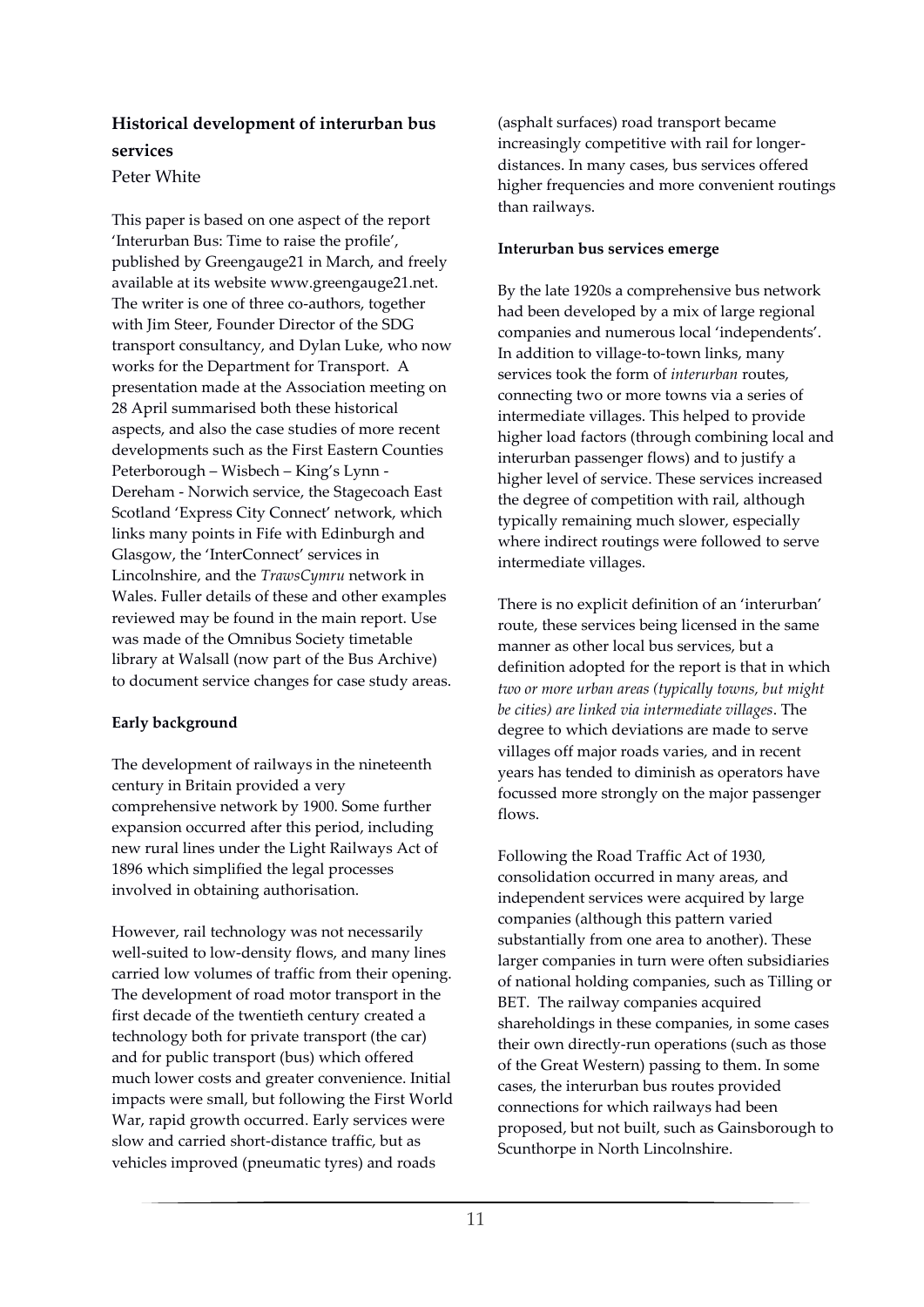

*Above*: An example of specific branding for an interurban service was that between Cardiff, Neath and Swansea by the Neath & Cardiff company (a BET subsidiary). Seen here is an AEC Reliance of the company, the place names above the doorway and windows indicating principal points served (view by the late Roy Marshall, from the Bus Archive collection)

A number of lower-density passenger rail services were closed in the 1920s and 1930s, a process which may have been aided by the railways companies' involvement in the larger bus companies. However, there was little integration of rail and bus operations, apart from some provision of ticketing, such as interavailable returns between the same points, and some through ticketing facilities. For example, parallel bus services provided an opportunity for railways to rationalise their own services by cutting out little-used intermediate stops to focus on the longer-distance traffic. There were a few examples of this (notably York to Scarborough in North Yorkshire, leaving only Malton and Seamer as intermediate stations), but it did not become a general practice. A striking case of

more recent through ticketing is that available to points on the Peterborough - Norwich bus service, notably Wisbech, dating from a dedicated rail link service operated in the 1980s, later subsumed within the more extensive service now offered.

A more detailed example of the shift from rail to bus, and later developments, is described in the case of Lincolnshire elsewhere by one of the authors<sup>1</sup>.

#### **Express coach services**

The development of road vehicles and increased speeds also enabled introduction of 'express coach' services from the 1920s, expanding rapidly

<sup>1</sup> White, P.R. 'Roads replace railways' Chapter 5 in Mills, D.R. (ed) Twentieth Century Lincolnshire. History of Lincolnshire,

-

Vol XII. History of Lincolnshire Committee for the Society for Lincolnshire History and Archaeology, Lincoln, 1989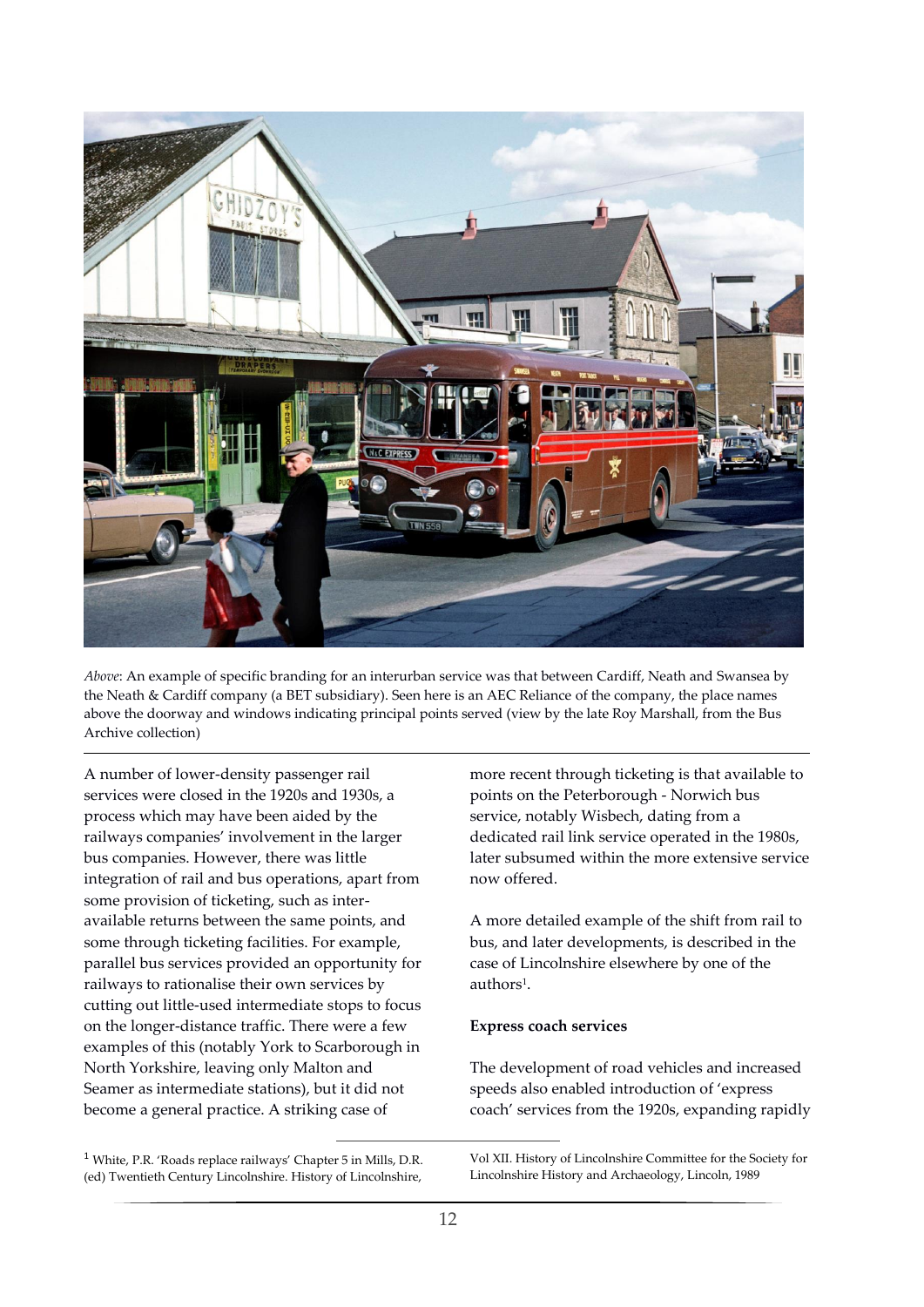during the 1930s. These services catered for longer-distance traffic, such as London to the South West of England, usually with vehicles of a much higher specification than local buses. Speeds were generally much lower than rail, but often a wider range of through services was offered and convenient connections were provided through hubs such as at Cheltenham. These services proved particularly appealing to holiday travellers, the coach market developing a highly seasonal form. However, there was little differentiation of service provided for travel at the regional level (e.g. around  $30 - 80$  km), for which bus services using standard vehicles with high density seating were the norm. A few exceptions did develop, such as the Neath & Cardiff Luxury Coach Company in the Cardiff - Neath - Swansea corridor, but these were rare.

An 'express' service was legally defined as one on which no standing passengers were carried, and on which a specified minimum fare applied – the latter was set at a relatively low figure, resulting in many short-distance services which did not carry intermediate traffic being classified as 'express'. Not until the Transport Act 1980 was a distance-based definition adopted (initially one of all passengers being carried a distance of at least 30 miles measured in straight line, reduced in 1986 to one of 15 miles).

#### **Nationalisation**

World War Two saw suspension of all express coach services, and some interurban bus services were reduced too, with an increased role for rail. Under the Transport Act of 1947, the railway system was nationalised under the British Transport Commission (BTC), as 'British Railways'. As a consequence of the railway companies' shareholdings in some regional bus groups, two of these (Tilling and Scottish) also came into public ownership. Some of the larger independent companies also sold out to the state at this time, anticipating possible compulsory nationalisation, often being merged with the existing regional companies in the area concerned. There were also proposals for 'area schemes' to rationalise bus and rail operations within the same region, but none of these came into effect. Closures of thinly-used rural railways resumed during the 1950s, although not on a large scale.

As car ownership grew from the early 1950s, this had direct effects on rail and bus ridership, resulting in the first cutbacks to bus network coverage, and a general reduction in bus service frequency. Spread of television ownership also reduced demand for evening and weekend services (a glance at many rural/interurban bus service timetables of the 1920s and 1930s will show that schedules were often geared to evening and weekend demand such as cinema visits, rather than the journey to work market, for example). The bus industry responded largely by an incremental programme of service cuts, with little innovation in working methods or staff productivity, apart from a shift from conductors to one-person operation which, by retaining cashbased fare collection, often worsened service quality and speed through extended dwell times at stops. However, reductions in networks generally affected least used rural (village-totown) routes rather than major interurban services.

#### **Rationalisation of the railway network**

The BTC was broken up in 1963, the railways becoming the responsibility of the British Railways Board (BRB), with regional bus and coach companies placed under the Transport Holding Company (THC). This may have reduced the already very limited integration of bus and rail provision, which could have proved useful during the period of extensive rail closures which followed. It was the intention that the state-owned businesses would continue to cover all costs from user revenues rather than receive general subsidy.

The separation of the railways may have accelerated the pressures to radically reduce costs, and focussed attention on the large part of the network that carried very low volumes of passenger traffic. The economics of highly seasonal operations (such as Summer Saturday services to coastal resorts), and wagonload freight traffic were questioned. Following the appointment of Dr Richard Beeching as chair of BRB, an extensive review of the rail network's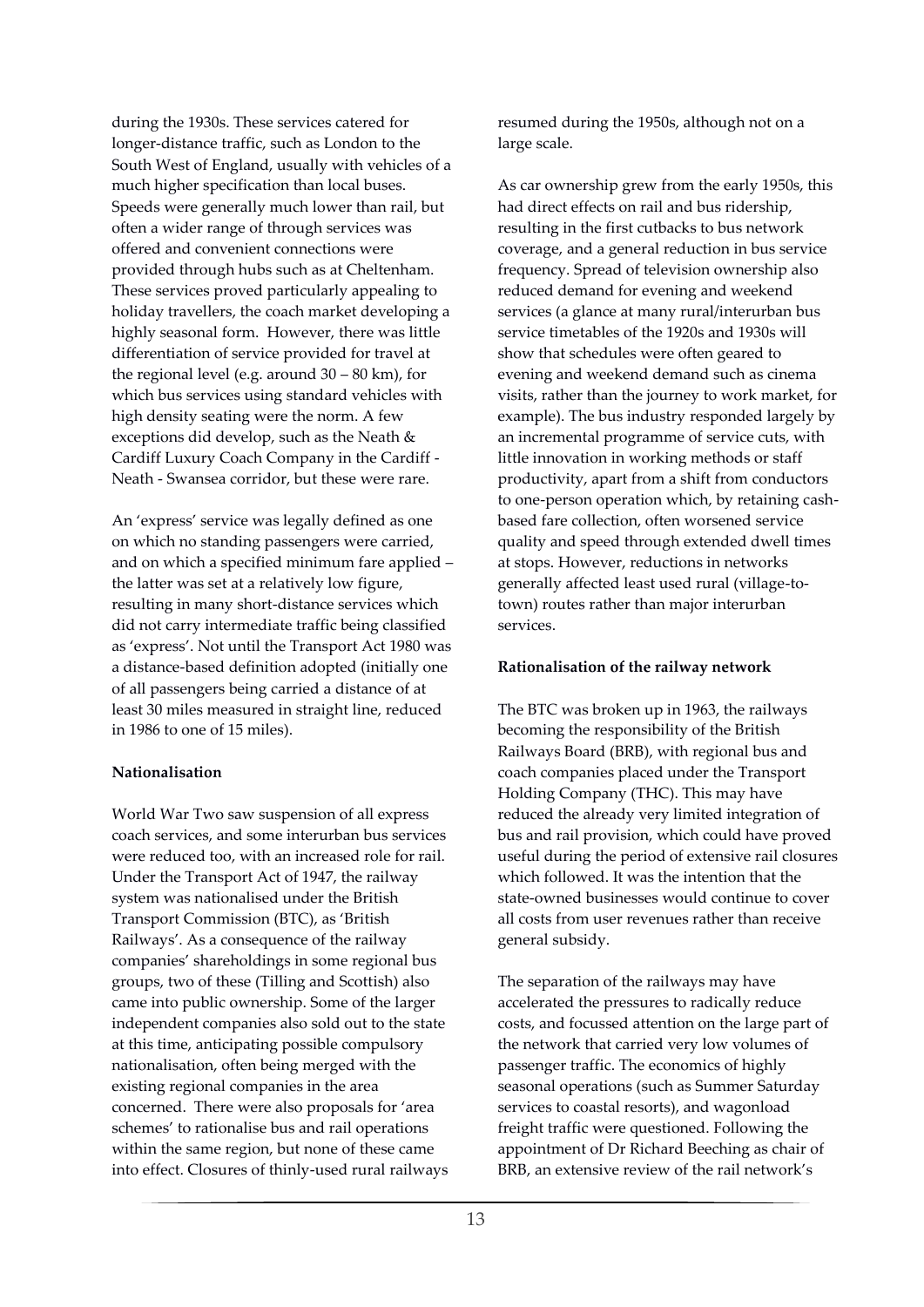future was conducted. This resulted in radical reductions in seasonal passenger services (a function already covered to a large degree by the express coach sector) and wagonload freight, together with local stopping rail passenger services on many routes, releasing capacity for long-distance traffic (for example, on the East Coast main line north of Peterborough). Many rural railways closed entirely.

While the 'Beeching Report' has been widely criticised, it was inevitable that continued operation of many of the low-density passenger routes could not be justified, especially as the need for replacement investment in rolling stock and infrastructure would have become evident in due course. However, passenger data was at that time relatively crude, given the reliance on preprinted ticket stocks, which may have led to understatement of the importance of feeder traffic from branch lines to main routes. For example, a study in 1975 of the Barnstaple – Exeter line, the sole route in north Devon to survive the 'axe', showed that about 75% of its users were not travelling to Exeter, or intermediate stops, but interchanging at Exeter for points elsewhere on the rail network, notably London<sup>2</sup> . In other cases where branch lines closed, very little provision of connecting replacement bus services was evident, although it might well have been in the commercial interests of the railways to do so, in order to retain feeder traffic.

There were also some cases where a short-term approach was taken, ignoring already planned developments, notably closure of the Oxford - Bletchley – Bedford - Cambridge 'Varsity' route, which is now in the process of being reinstated as the 'East - West Railway', albeit at very high capital cost. A substantially improved interurban bus service is already provided, Stagecoach X5.

A surprising feature of the 'Beeching' era closures was that little attention was paid to potential losses of feeder or interurban traffic as a result. Inquiries were held into each proposed closure

-

case, but a criterion of 'hardship' to individual users appears to have been the main one applied, based on personal evidence, rather than a more strategic view of the role such lines served. This often led, in turn, to a fragmentary pattern of replacement bus services, often geared to local demands over parts the former line, rather than aiming to serve the longer-distance traffic carried. One of the few exceptions was the bus service between Bude and Exeter via Okehampton, provided from closure of the corresponding railway service in 1966<sup>3</sup> , and surviving to this day.

This fragmented replacement pattern can be seen in the example of the East Lincolnshire railway, a secondary main line route connecting Grimsby, Louth, Boston, Spalding and Peterborough. Little effort was made to replace the interurban links which were lost, the main focus being on some limited short-distance links, which were often withdrawn after a few years. In this case, John Hibbs (a founder of this Association), then a traffic officer with BR Eastern Region, had proposed a limited-stop replacement bus service over the main route, connecting principal towns served<sup>4</sup> but no action was taken to implement it. Similar fragmentary replacements were provided elsewhere.

Bus services were seen as unsatisfactory replacements, not only due to lower speeds, but also the service quality provided, notably in the vehicles used. Very little through ticketing to the rest of the rail network was provided. Replacement bus services were sometimes included in rail timetables, but often in an inconsistent form, and declining over time. A comprehensive national rail timetable is now produced only on a very limited scale. A later example, December 2015 – May 2016, shows some bus services, principally those connecting with the East Coast Main Line (table 26), and the London – Cornwall main line (table 135), including the Exeter - Bude service, but few elsewhere.

<sup>&</sup>lt;sup>2</sup> Stephen R. Williams, Peter R. White and Paul Heels 'The Exeter – Barnstaple line: A case for improvement ….. or closure?' Modern Railways, August 1976, pp 300-303

<sup>&</sup>lt;sup>3</sup> Turns, Keith The Independent Bus. David & Charles, Dawlish, 1974. Chapter 12

<sup>4</sup> Lincolnshire Transport Review, November/December 1970, pp 124/125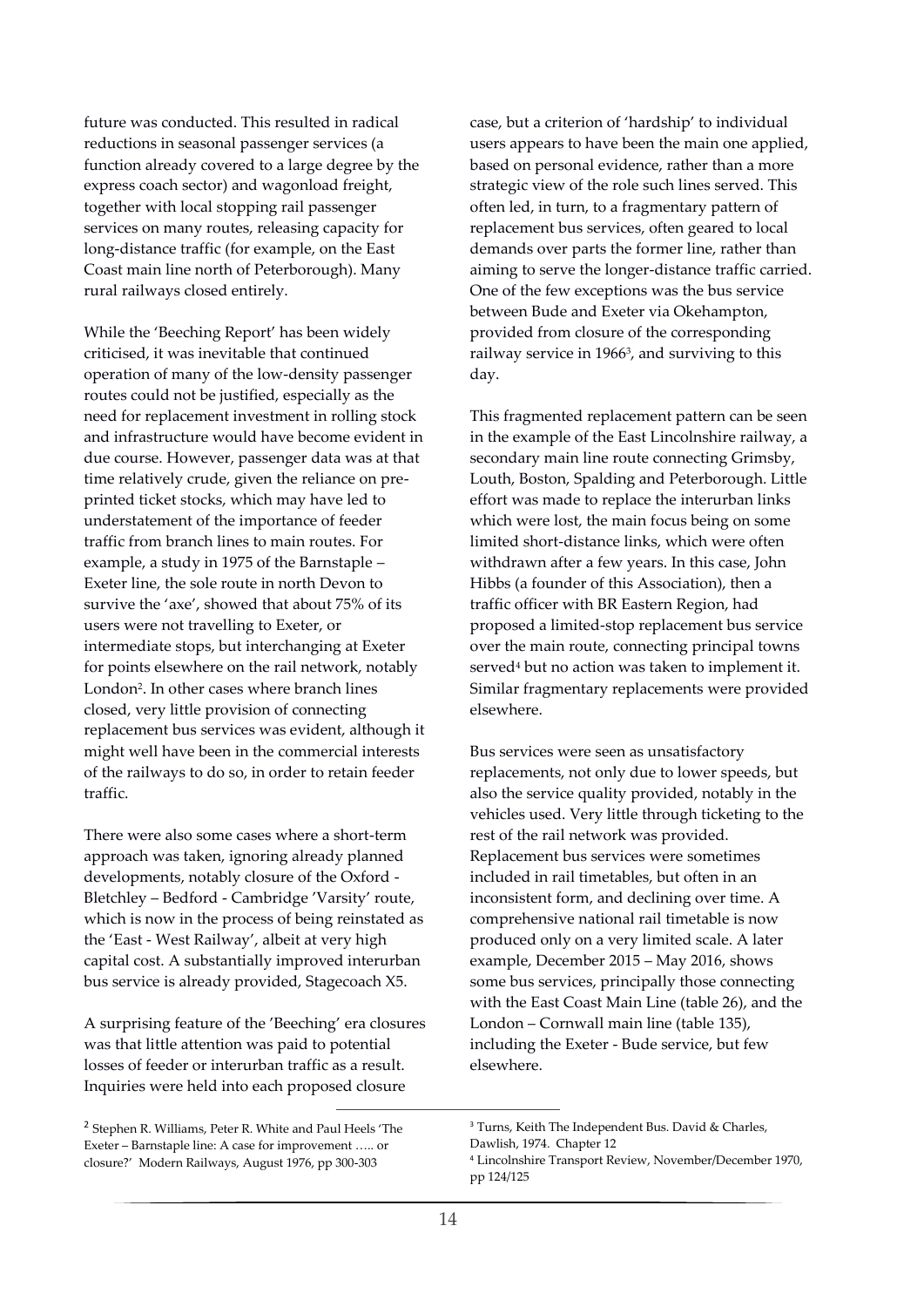#### **Subsequent rail developments**

The closure programme ceased in the early 1970s and in some respects has been reversed, through reopening of local stations on lines which retained through services (for example, between Lincoln and Sleaford, or in West Yorkshire) and substantial re-openings of whole routes, most notably the Nottingham - Mansfield - Worksop line, and, in 2015, the 'Borders Railway' (Edinburgh - Tweedbank).

Lines which remained open since the early 1970s have often experienced improvements in the quality of rolling stock, frequency and provision of through services. The creation of the 'Regional Railways' sector within British Rail in the 1980s assisted this. Under subsequent franchising to Train Operating Companies, further improvements have often occurred, sometimes as part of the bid specification.

The dramatic general growth of rail demand since 1995/6 has occurred not only on suburban and intercity routes, but also in the regional sector, even where little improvement in services has taken place<sup>5</sup>. The combination of such growth and some re-openings could be seen as an indication that the public transport market has potential for growth, even in areas of low population density and high car ownership. This has led to further demands for re-openings, such the Aberystwyth - Carmarthen line in West Wales. However, this would incur very high capital expenditure relative to traffic flows, and the need for continued operating subsidy as well. The current TrawsCymru service T1 provides an hourly link and requires only a very modest operating support in addition to concessionary fares compensation and BSOG, of around 66 pence per passenger trip in 2016/17.

#### **Bus service developments to 1986**

In 1967 the remaining large privately-owned regional bus holding company, BET, sold out to the state. Within England, its operations were

1

merged with those of THC to form the National Bus Company (NBC), and in Scotland, the Scottish Bus Group (SBG) took a similar role. NBC came into existence from January 1969. Operations were handled through existing local companies, each of which was given a financial target. A common brand image was adopted, with simplified liveries. Express coach operations were brought together under the 'National Travel' (later 'National Express') brand, enabling comprehensive marketing and network planning. However, little effort was made centrally to develop product differentiation for regional interurban services, which remained at the initiative of each subsidiary (although *Midland Express* was an exception across former Midland Red bus companies in the 1980s).

While most of the bus network continued to cover its costs, ongoing impacts of rising car ownership began to raise questions about the need for substantial public expenditure to support rural services. Some assistance was provided by the Fuel Duty Rebate (FDR) from central government, initially for 'rural' services only, which effectively reduced fuel costs. Local authorities had permissive powers to support bus services, and from the late 1960s/early 1970s bus operators began seeking such support in order to continue provision of rural services. However, given the dominance of incumbent operators in many areas, local authorities did not have the option of seeking to contract services competitively from lower cost operators, but had to negotiate with the incumbents, except where they voluntarily withdrew from some services.

Costing systems used in the bus industry were very crude, generally taking the form of a simple average cost per bus mile (now, km) for all services operated by a company. However, revenues from ticket sales were available at route-specific level, and hence an estimate of route-level profitability could be made. For example, an analysis of the Crosville company's network (covering urban areas around Liverpool, but also extensive rural regions in north Wales),

<sup>5</sup> Le Vine, S. and Jones, P. On the Move: Making Sense of Car and Train Travel Trends in Britain. RAC Foundation, London, 2012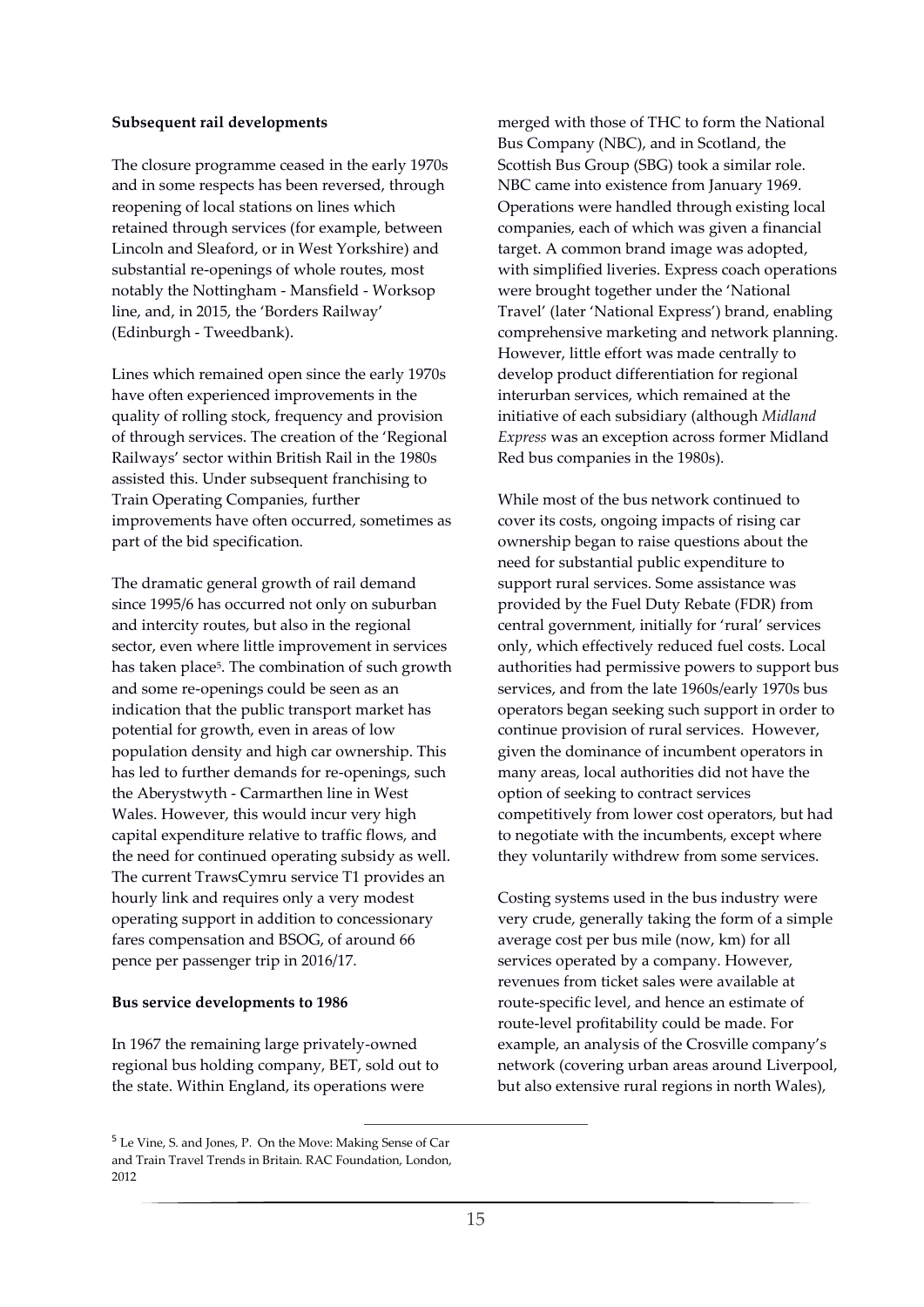showed a very wide variation in apparent profitability on this basis<sup>6</sup>. While losses for lowdensity rural routes may not have been surprising, the lack of route-specific costing led to a very distorted pattern. This question was raised by local authorities when operators sought assistance for existing "loss making" services, for example by Norfolk County Council in respect of Norwich - Kings Lynn routes.

The bus industry was thus prompted to adopt a more rigorous costing system<sup>7</sup> , devised in the mid-1970s in collaboration with the Chartered Institute of Public Finance and Accountancy (CIPFA) by which name the system is generally known. This broke down costs into components which were 'time-based' (principally staff), 'distance-based' (such as fuel) and those related to peak vehicle requirement (PVR), such as vehicle capital cost and depot overheads. The largest is time-based (drivers alone comprising about 40% of the total), not distance. Hence, a route with a high average speed (such as an interurban service) would incur much lower cost per bus-km (for a given size of bus) than one with a low average speed (such as one within congested urban area). Some seemingly lossmaking interurban services were in fact profitable on this basis, and the scope for commercial expansion of interurban services was highlighted. However, a consequence of the greater driver productivity due to higher speeds is that fuel may form a higher proportion of costs for interurban services than local bus operation as a whole, and thus variation in fuel cost may have a greater effect of viability.

In the late 1970s NBC developed the 'Market Analysis Project' (MAP) concept, aimed at identifying commercially-viable networks with each company, given the uncertainty of local authority funding. This may also have reinforced the importance of more profitable interurban links, but in some cases may have encouraged less direct routing, in order to combine existing traffic flows using larger vehicles.

#### **Bus industry deregulation and privatisation**

Under the Transport Act of 1985, the local bus industry in Britain, outside Greater London, was subject to 'deregulation' from October 1986. Existing 'quantity' licensing (road service licences for each route) and regulation of fares was removed, general network subsidies were no longer permitted, and operators were asked to register those services which they regarded as 'commercial', i.e. covering all costs (including capital) from user revenue, FDR, and compensation for concessionary fares. Incumbent operators were not protected, and operators could therefore register parallel services over the same route. It was accepted that many services might not be 'commercial' especially in lowdensity rural areas, or at less popular times of travel such as evenings and Sunday mornings, so local authorities were given powers to secure such services through contracts, to be awarded by competitive tendering. This enabled operators other than the incumbents to bid for such work.

The commercial network registered in 1986 proved perhaps more extensive than many had expected, one probable factor being a move away from nationally-agreed wage rates which enabled lower, market-based, rates to be paid in rural areas. Radical improvements in productivity, notably through reducing management and engineering staff, also assisted in cutting unit operating costs. Local authorities generally sought to replace previous services where gaps were created in the networks thus registered. These applied to low-density rural areas and also to periods of time (typically evenings and Sundays) over routes including some interurban services otherwise registered commercially for core periods of higher travel demand. Where such journeys were awarded by contract to operators other than the incumbent, passengers could be confronted by separate operators with separate liveries on an individual route at different times of the day/week, and in some cases lack of inter-available ticketing or

-

<sup>6</sup> Phil Drake 'Making money and losing it – Crosville in the 1960s' Omnibus Society Provincial Historical Research Group Journal no 184, January – February 2017, pp 2-6, and no 185, March-April 2017, pp 5-11

<sup>7</sup> An early stage in this process is described in A.Beetham 'An approach to operational costing in the bus industry' Paper at Seminar on Rural Transport at the Polytechnic of Central London November 1973, pp 11-19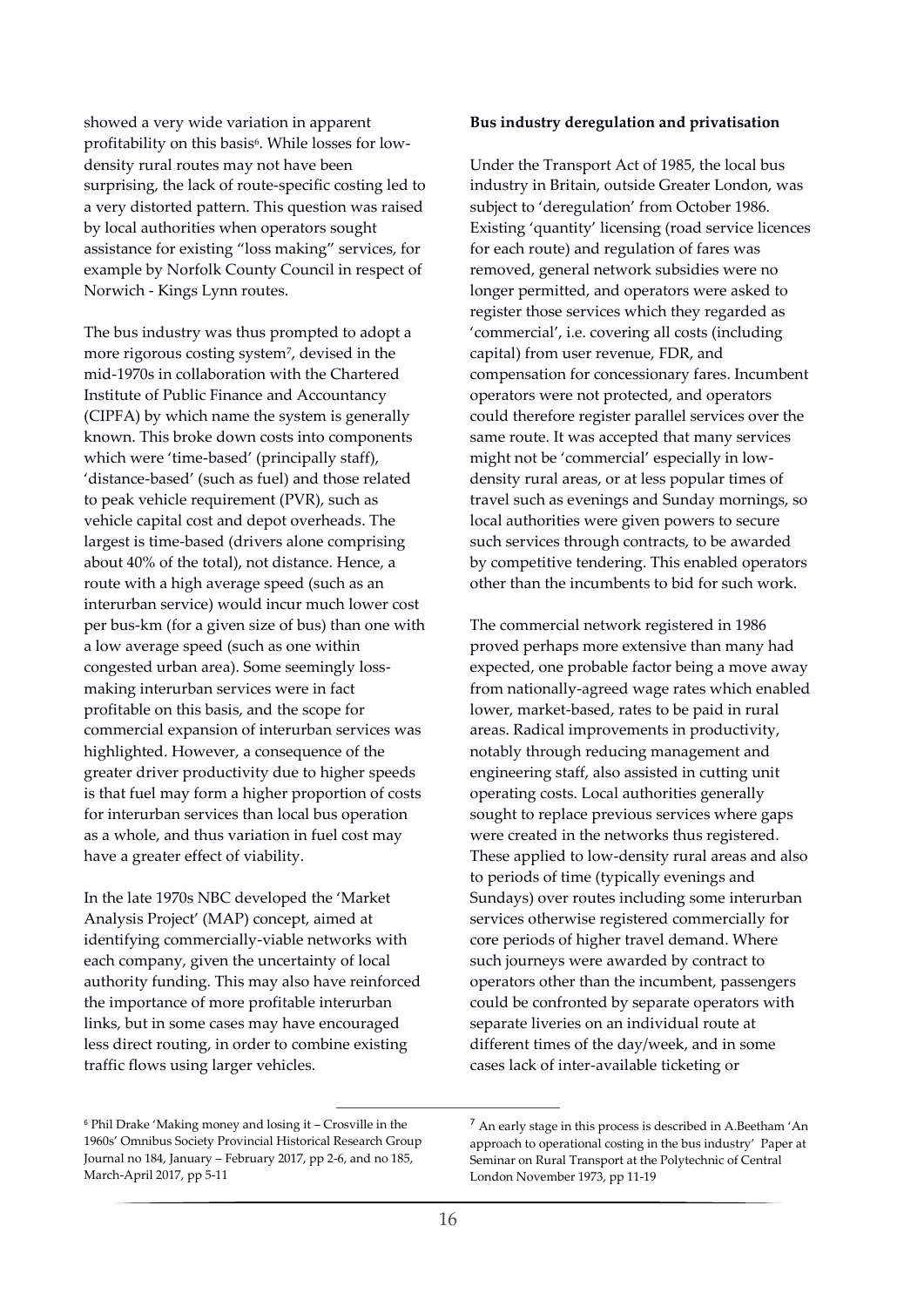comprehensive timetable information. In subsequent years, some of these operations have reverted to the commercial operators, either through them regaining contracts, or deciding that commercially-registered operation might be worthwhile to sustain promotion of the service as a whole.

The fragmentary nature of tendered services generally made it difficult for local authorities to pursue a strategic 'network planning' role. However, in some rural regions where the proportion of tendered to commercial services was very high (notably parts of North and West Wales) something close to this became feasible.

The process of deregulation may have stimulated a further emphasis on the principal interurban routes in operators' commercial behaviour. A sharper demarcation has developed between commercially-registered interurban routes and other services, especially where demandresponsive operation has been introduced. In some cases, these have enabled interurban routes to follow more direct alignments, as small settlements are now served by demandresponsive services, such as '*Bwcabus*' in West Wales which enables more direct routing for *TrawsCymru* service T1, and Lincolnshire's *CallConnect* services likewise enabling more direct routeing of InterConnect services a such as the 6 between Lincoln and Skegness.

The deregulation process was also accompanied by privatisation, albeit on a longer timescale. The existing state-owned regional companies (NBC and SBG) were privatised, often with existing regional subsidiaries being broken into smaller units and sold separately to stimulate competition. Privatisation of the local authorityowned municipal fleets was also encouraged, although most of their operations largely within their own urban areas and had little involvement in the interurban sector.

Many of the earlier privatisation sales were to management and employee buy-outs (MEBOs), and thus adopted distinctive local identities and approaches to development of their networks. In some cases, further sub-division of operations through separate brands was adopted, notably

the former West Yorkshire Road Car Company of Harrogate, serving a region of North Yorkshire west, north and east of Leeds. Services from Leeds via York to the coast (Whitby, Scarborough, Bridlington) were rebranded as 'Yorkshire Coastliner', with local identities for the Harrogate and Keighley networks. A distinctive brand was also later adopted for the Leeds - Harrogate – Ripon service 36.

A subsequent phase of privatisation saw many of the earlier MEBOs consolidated into larger holding groups, such as Stagecoach and Arriva. While reproducing in some respects the former patterns of NBC and SBG, a much more mixed structure is evident. Local managements have (to varying degrees) retained their ability to initiate changes. In some cases, common brand names have been adopted for 'premium' services within each group, for which higher-spec vehicles are used on local bus services (for example, with higher quality seating - in some cases at lower density - and interior fittings) such as Stagecoach 'Gold', and Arriva 'Max'. These have been applied to interurban services in a number of cases. Given that the majority of costs are those such as drivers and fuel, the incremental costs of such enhancements are small, and may be covered by a corresponding increase in revenue from higher ridership.

In addition to permissive powers for local authorities to support non-commercial local services, central government also introduced specific funding to enable innovation in rural areas. The 'Rural Bus Grant' (RBG), introduced in 1998, was given to areas below a certain population density, paid on a per capita basis, enabling substantial expansion of rural services in some cases (the grant has since been discontinued). In addition, a 'Rural Bus Challenge' (RBC) grant was introduced, for an initial three-year period, based on competitive bids, to stimulate innovative services. In some cases, the services thus developed required too high a level of support per passenger trip, but others provided a stimulus to upgrading interurban services which subsequently proved largely commercially viable, an example being Interconnect 6 in Lincolnshire.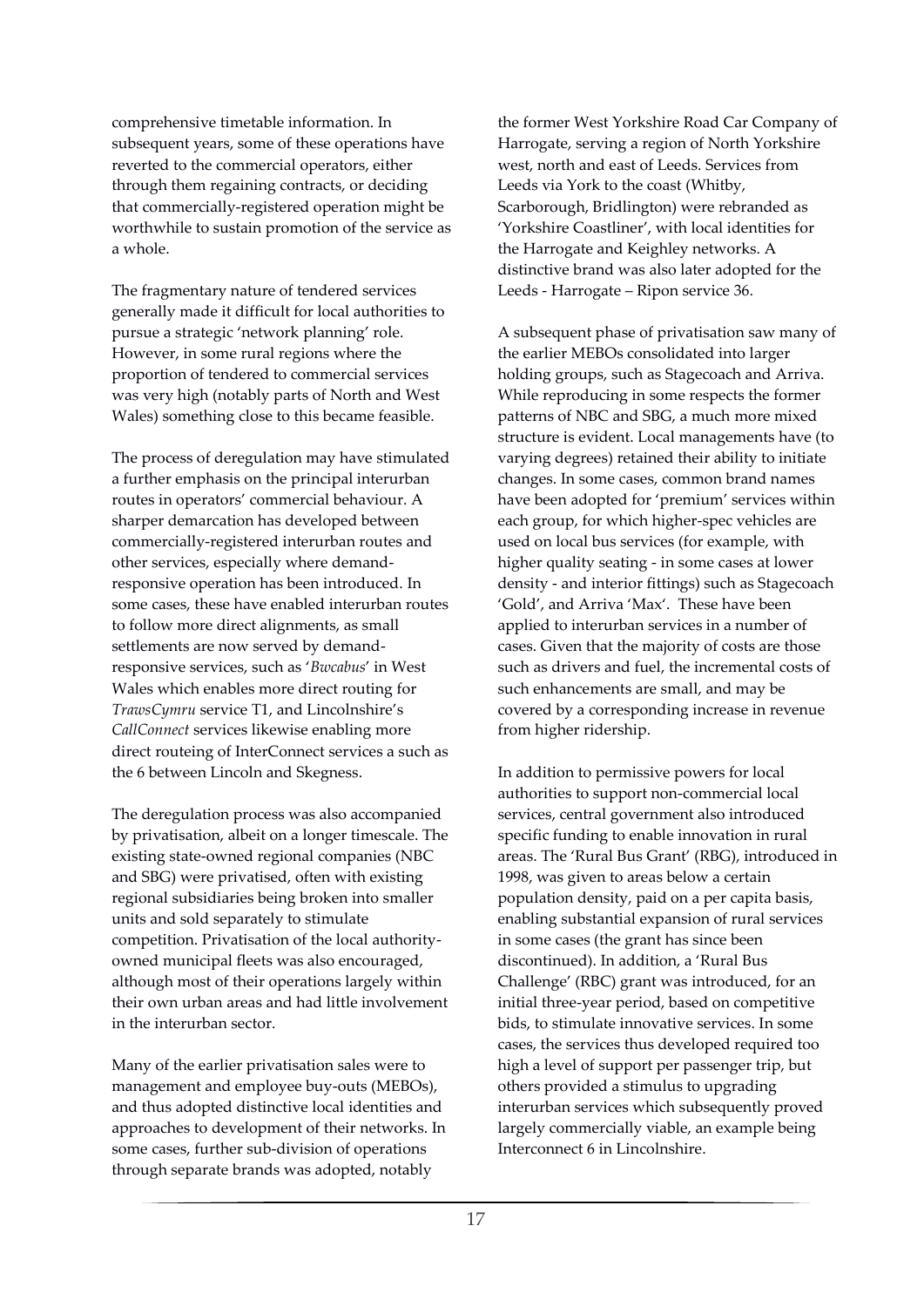#### **Service Quality and Fares**

Vehicle quality has been raised by a general requirement for all buses on local services to have low-floor accessibility from January 2017. Compliant vehicles have been introduced over a twenty-year period, attracting additional ridership from users such as those in wheelchairs or with child push-chairs, who would not previously have been able to use the service. In some cases, promotion of improved inter-urban services has coincided with such changes, for example InterConnect 1 in Lincolnshire.

Stemming from the Transport Act 2000, a minimum level of concessionary travel for older and disabled users was established at half the equivalent adult fare (local schemes existed in many areas prior to this, but with no compulsion on local authorities to provide them). More generous free travel schemes were introduced in Wales and Scotland, followed by England from 2006 (initially only in the area of residence, but from 2008 over England as a whole). Pass eligibility is now defined as the female retirement age). Such concessions stimulated large growth in bus travel, especially in rural areas<sup>8</sup>. Rural and interurban services benefitted not only from increased use by local residents, but also by visitors, affecting some tourist areas in particular. There is evidence of the greatest growth in concessionary travel in England since 2003-05 being for trips of 10 miles upward<sup>9</sup>, which would be consistent with a greater impact on interurban service ridership. The financial compensation to the bus companies for offering the concessionary fare is not the full adult fare forgone, but the net revenue loss to the operator (which takes account of ridership growth due to the concession). Hence, a percentage of the equivalent adult fare is paid, the intention being that the operator should be 'no better off, no worse off', as a result. This rate is typically around 50 -70%, but can fall outside this range. Within Wales and within Scotland, a common compensation rate applies, but in England this is set at county level. Hence,

the operator of a cross-boundary service may receive different levels of compensation on different sections of the same route.

While in general concessionary travel has resulted in increased use of interurban services, there can be distortions in route-level commercial viability (especially if the compensation level is relatively low and additional capacity costs are incurred). A further factor may be the use of compensation at a flat rate per bus trip irrespective of distance rather than one related to a graduated distance-based fare scale which produces higher revenue for the longer trips typical of interurban services.

While local authorities have permissive powers to support local bus services, this is not a mandatory requirement. Given the obligation to offer compensation for concessionary fares and pressures on local authority budgets, severe cutbacks have taken place in some areas, including cases where all support has been removed (e.g. Cumbria, Oxfordshire). In general, main interurban routes have been much less affected, but these may now be the only remaining local bus services in areas through which they pass. In some cases, local authority land-use planning strategy may also favour concentration on interurban routes, such as the policy of concentrating new housing in market towns in Oxfordshire.

#### **The nature of the Interurban travel market**

Interurban travel from one urban area to another differs from 'local' movement (*e.g.* from a village or suburb to the nearest town centre). Typically, interurban trips are made less often, and for a different purposes – for example, access to major regional shopping centres, visiting friends and relatives, day trips, travel to higher education facilities sometimes at weekends or start/end of term, and access to regionalised health facilities and, of course, journeys to work.

-

 $\,8\,$  White, Peter and Baker, Stuart 'Impacts of free concessionary travel in an English rural region' in Transport Policy January 2010, Vol 17, issue 1, pp 20-26

<sup>&</sup>lt;sup>9</sup> See Figure 17 in 'Evaluation of Concessionary Bus Travel: The impacts of the free bus pass' Department for Transport report dated 2016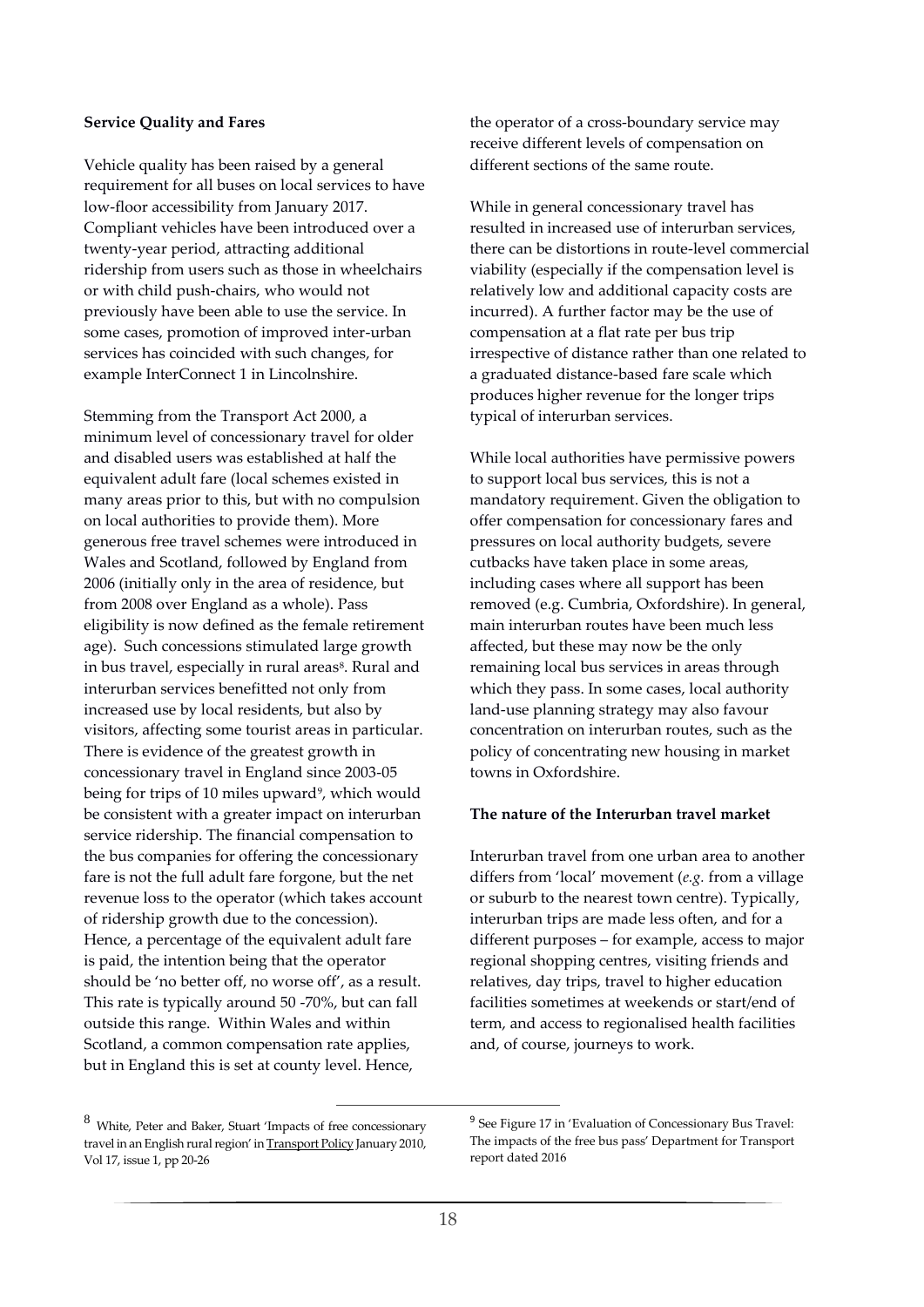Although residents of villages and small towns make fewer bus trips than residents of England as a whole (expected, given higher bus use in large cities), when expressed in terms of distance travelled by bus per annum, the differences are less marked. While in 2013-14 inhabitants of 'rural towns<sup>10</sup> and fringe areas' made 34 local bus trips per year compared with an average for all areas in England excluding London of 61, bus-km travelled per person per year differed by much less – 253 versus 279<sup>11</sup> .

A feature of this less frequent travel is that user awareness of the services available may be more critical. For a local bus service within a town, the physical presence may be fairly self-evident, but less so for interurban services. This may point to the need for better quality passenger information, and increased user awareness, for example by developing distinctive 'brands'. A railway announces its physical presence through track and stations, but an interurban bus service meeting an equivalent role may be less readily perceived by potential users.

#### **Urban hierarchy**

Within the population distribution of most countries, a fairly clear 'urban hierarchy' may be defined. Taking the capital, or largest city, this would form the highest level (London, in the case of England), followed by the next largest set of cities which form regional centres (such as Greater Manchester). Successive levels may then be defined down to small market towns. In most cases, fewer facilities are offered in the smaller urban areas, for example in terms of the range of shopping centres, education or health facilities. Much travel demand can then be seen as the need to move from lower to higher order centres.

The need for such travel may have increased as employment opportunities in smaller urban areas diminished, notably those affected by industrial decline (for example, the reopening of passenger rail services from former coal mining areas to regional centres in the East Midlands, and in South Wales). In addition, the quality of

-

shopping centres has in some case declined, and health facilities have become more centralised. An increased role for further (as distinct from higher) education may stimulate greater interurban travel, to centres where colleges are located. It is noteworthy that demands for 'rural' rail service re-openings may produce services acting mainly as interurban links.

As the more comprehensive rural bus networks offered in earlier decades have declined, one may also observe a decline in services which link centres of similar size and function (since there is limited demand to travel from one to another, apart from trips such as visiting friends and relatives). However, service provision and use to the higher order centres, may have increased. Such changes can be seen in the case of Bourne, a market town in south Lincolnshire. In the 1960s, daily interurban bus services were offered from Bourne to all other market towns within a radius of about 30 km (Spalding, Sleaford, Grantham, Stamford) together with a more frequent (hourly) route to the regional centre of Peterborough. Apart from the Stamford service, most of the services to the other market towns have disappeared or been reduced to market day only operation. However, the Peterborough service now runs half hourly, serving a city with a major regional shopping centre.

#### **Concluding observations**

In contrast to a general decline in rural bus services, many of the principal interurban services have prospered, with improvement in service frequency, quality and ridership, details of which may be found in the Greengauge21 report. In several cases, these have filled gaps in the rail network left after the 'Beeching' era, but often several decades after the rail services were withdrawn, and not as directly-planned replacements. Most operate commercially, apart from the *TrawsCymru* network which is largely operated as tendered services – due to the very low density of the regions it serves. Even in that case, support payments are very modest in comparison with those required for rail services.

<sup>10</sup> Defined as those under 10,000 population

<sup>&</sup>lt;sup>11</sup> Derived from an aggregate of data for 2013 and 2014, National Travel Survey England, tables 9902 and 9902.